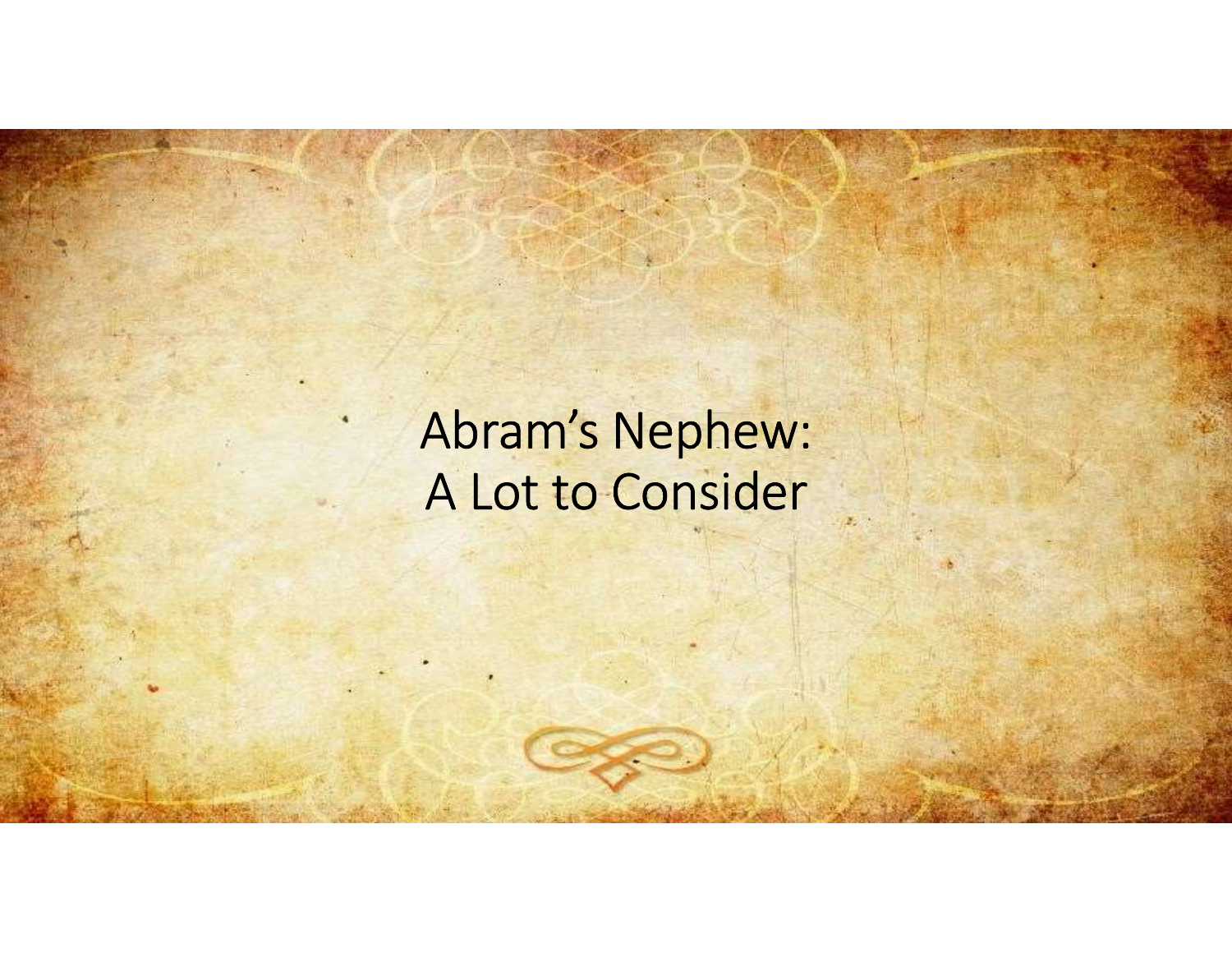# Abram and Lot Travel

- 
- Abram leaves Ur
- Abram and Lot Travel<br>• Story of Lot spans Genesis 12 19<br>• Abram leaves Ur<br>• And takes Lot along even though he was told to leave<br>• his relatives behind • Abram and Lot Travel<br>
• Abram and Lot Travel<br>
• And takes Lot along – even though he was told to leave<br>
• And takes Lot along – even though he was told to leave<br>
bram arrives in Caanan<br>
bere's a famine his relatives behind
- Abram arrives in Caanan
- There's a famine
- Abram takes his family to Egypt
- Story of Lot spans Genesis 12 19<br>• Abram leaves Ur<br>• And takes Lot along even though he was told to leave<br>• his relatives behind<br>• Abram arrives in Caanan<br>• There's a famine<br>• Abram takes his family to Egypt<br>• He lie diseases and kicks Abram out of Egypt
- Abram leaves Egypt a very rich man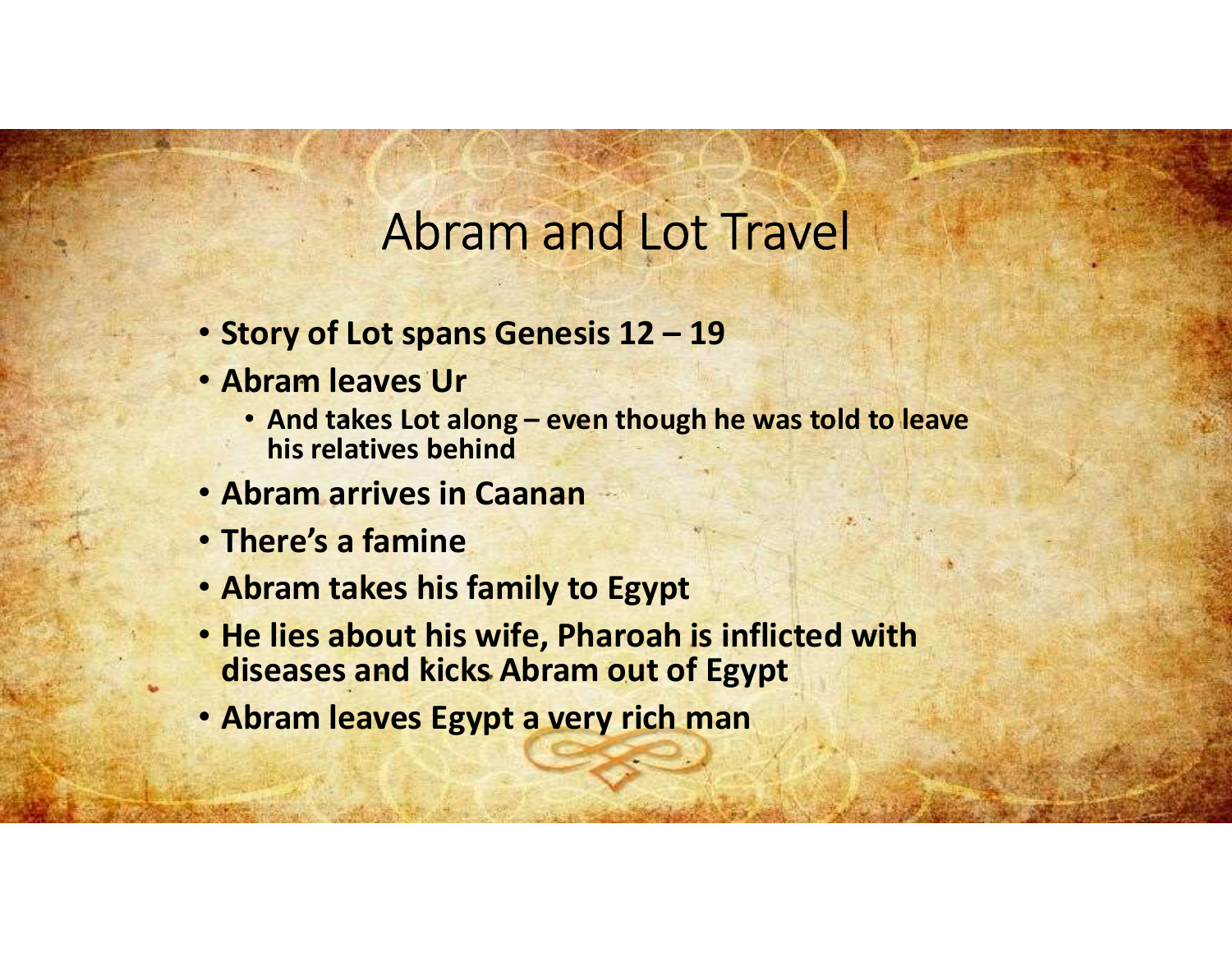# Leaving Egypt

- We don't hear about Lot while Abram is in Egypt, but Moses reminds us in Gen 13:5 that Lot is still with Abram Leaving Egypt<br>
We don't hear about Lot while Abram is in Eg<br>
but Moses reminds us in Gen 13:5 that Lot is :<br>
with Abram<br>
• And Lot also has become wealthy<br>
Abram leaves Egypt but there's still a famine<br>
Quarrelling arises **Example 10**<br> **Example 10**<br> **Example 10**<br> **Example 20**<br> **Example 20**<br> **Example 20**<br> **Example 20**<br> **Example 20**<br> **Example 20**<br> **Example 20**<br> **Example 20**<br> **Example 20**<br> **Example 20**<br> **Example 20**<br> **Example 20**<br> **Example 20** 
	- And Lot also has become wealthy
- Abram leaves Egypt but there's still a famine
- Quarrelling arises between Abram's herders and
- Abram tells Lot they need to part company
	-
	- If you go to the right, I'll go to the left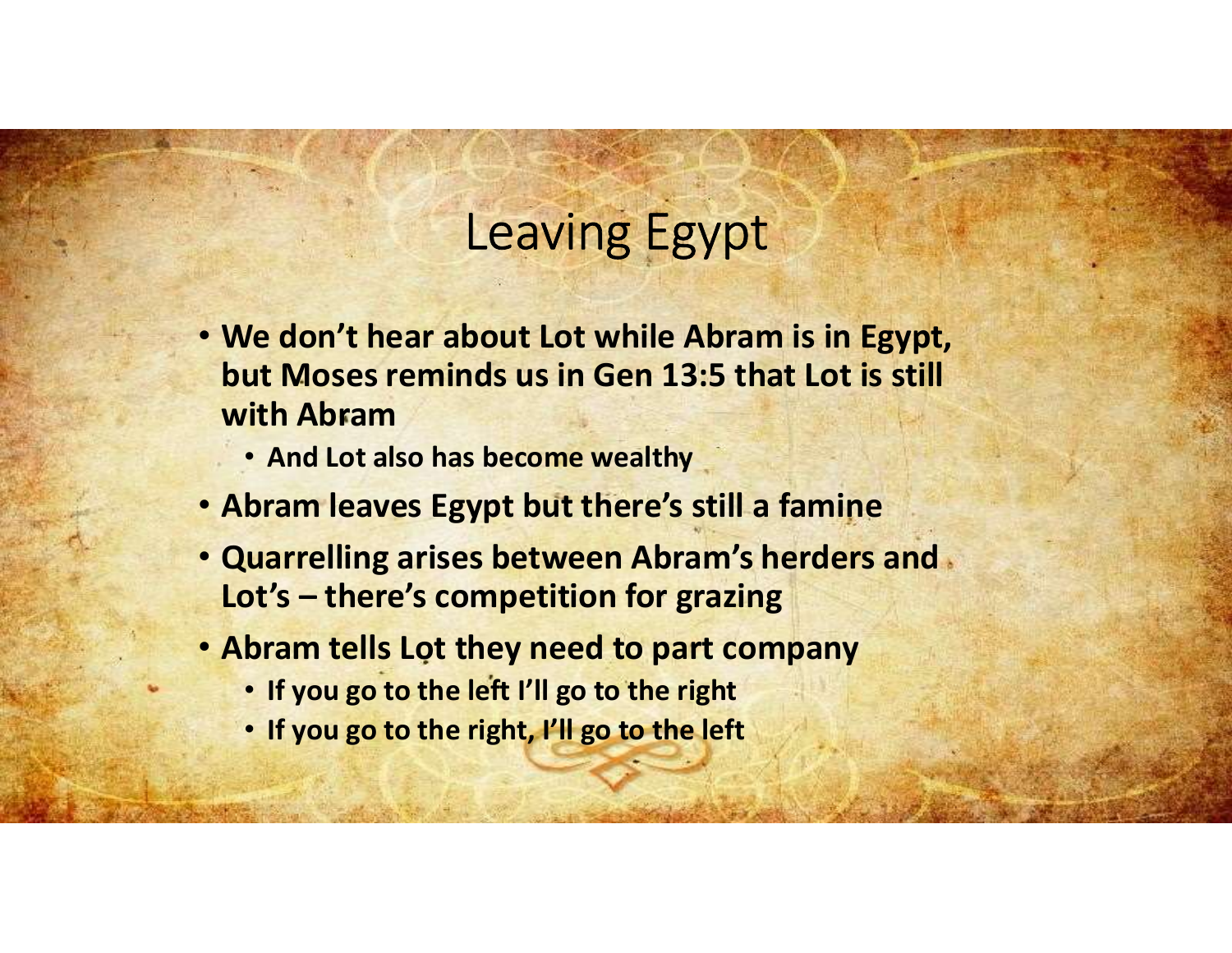## Abram's Heart

- Abram's decision to include his nephew Lot, against God's instructions, has now led to this conflict
	- And this is just the beginning of the conflict
	- Lot will continue to be a thorn in Abram's side even after they separate
	- A good reminder of how our failures to follow God have lasting consequences
- Abram is generous in allowing Lot to choose first
	- As the patriarch, he could have chosen first
	- But Abram willingly turns it over to Lot, allowing Lot to choose whatever he wanted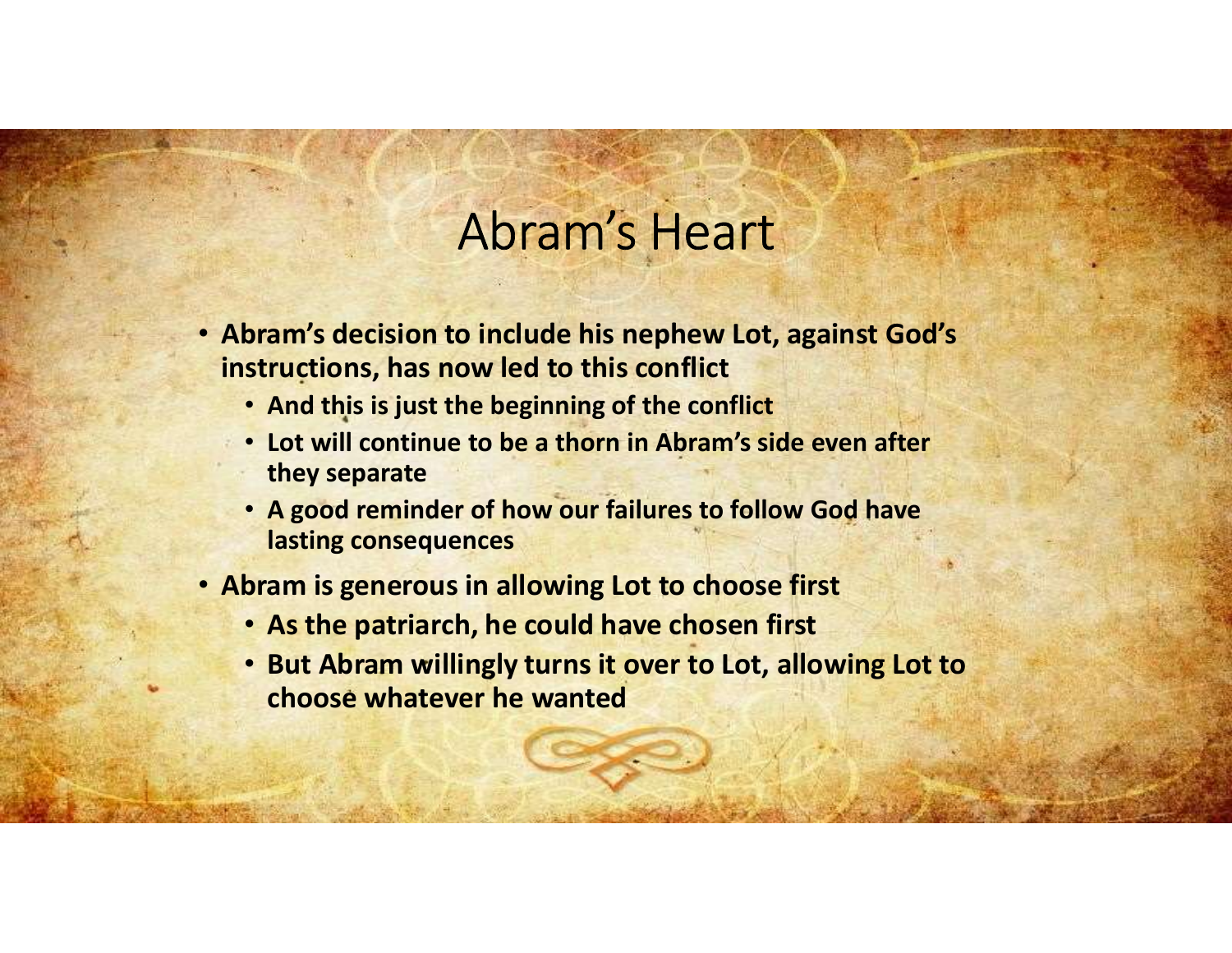### Abram and Lot Separate

- Lot chooses the land he will occupy and Abram and Lot separate
	- He sees the valley of Jordan
	- He notices that it is well-watered, like the garden of Eden and like Egypt
	- He chooses to live there
- But let's look at the 4 warning signs from Moses in these verses Gen 13:10-13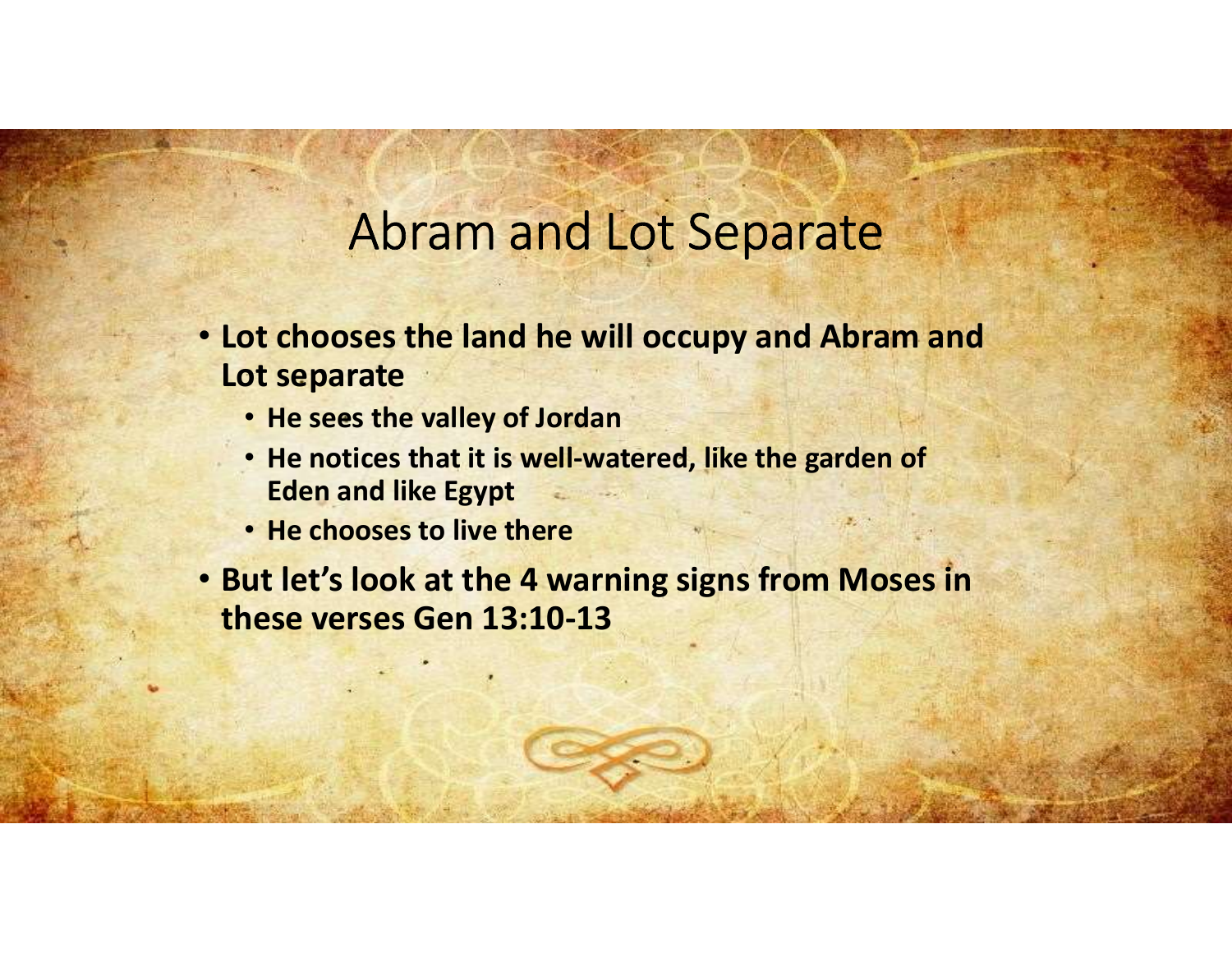#### Genesis 13:10-13

Genesis 13:10-13<br><sup>10</sup> And Lot lifted up his eyes, and beheld all the <sup>[a]</sup>Plain of the<br>Jordan, that it was well watered every where, before Jehovah<br>destroyed Sodom and Gomorrah, like the garden of Jehovah,<br>like the land of Jordan, that it was well watered every where, before Jehovah destroyed Sodom and Gomorrah, like the garden of Jehovah, Genesis 13:10-13<br>
<sup>10</sup> And Lot lifted up his eyes, and beheld all the <sup>[a]</sup>Plain of the<br>
<sup>10</sup> And Lot lifted up his eyes, and beheld all the <sup>[a]</sup>Plain of the<br> **Jordan, that it was well watered every where, before Jehovah** 

<sup>11</sup> So Lot chose him all the Plain of the Jordan; and Lot journeyed east: and they separated themselves the one from the other.

<sup>12</sup> Abram dwelt in the land of Canaan, and Lot dwelt in the cities of the Plain, and moved his tent as far as Sodom. <sup>13</sup> Now the men of Sodom were wicked and sinners against Jehovah exceedingly. (ASV)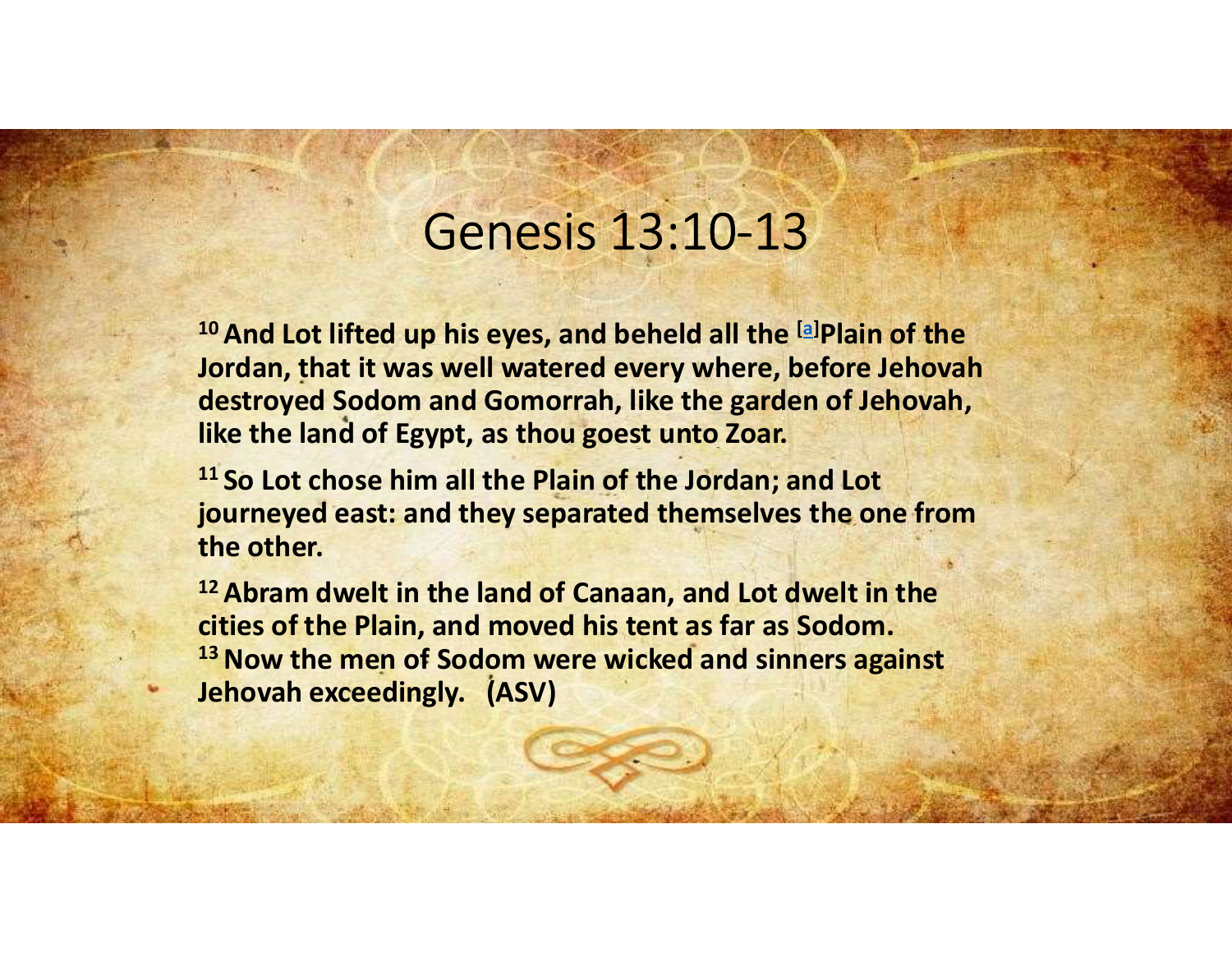# Moses' Warnings 1 & 2

- First, Lot is headed East…a clear warning sign since east is associated with sin
- Second, notice the similarity between the language in this verse with Genesis 3:6
- <sup>6</sup> When the woman saw that the fruit of the tree was good for food and<br>pleasing to the eye, and also desirable for gaining wisdom, she took MOSES' Warnings 1 & 2<br>
U. Lot is headed East ... a clear warning sign since east is<br>
ciated with sin<br>
in Genesis 3:6<br>
is When the woman saw that the fruit of the tree was good for food and<br>
pleasing to the eye, and also de some and ate it.
	- In Gen. 3, the woman saw that the tree was good for food and a delight to the eyes
	- Here in Gen 13 Lot lifted his eyes and saw the delight of the valley
	- In Gen. 3 we see the eye is often the chief offender of our flesh in drawing us away from obedience
	- The eye draws us to lust rather than to trust and here we see Lot following woman's pattern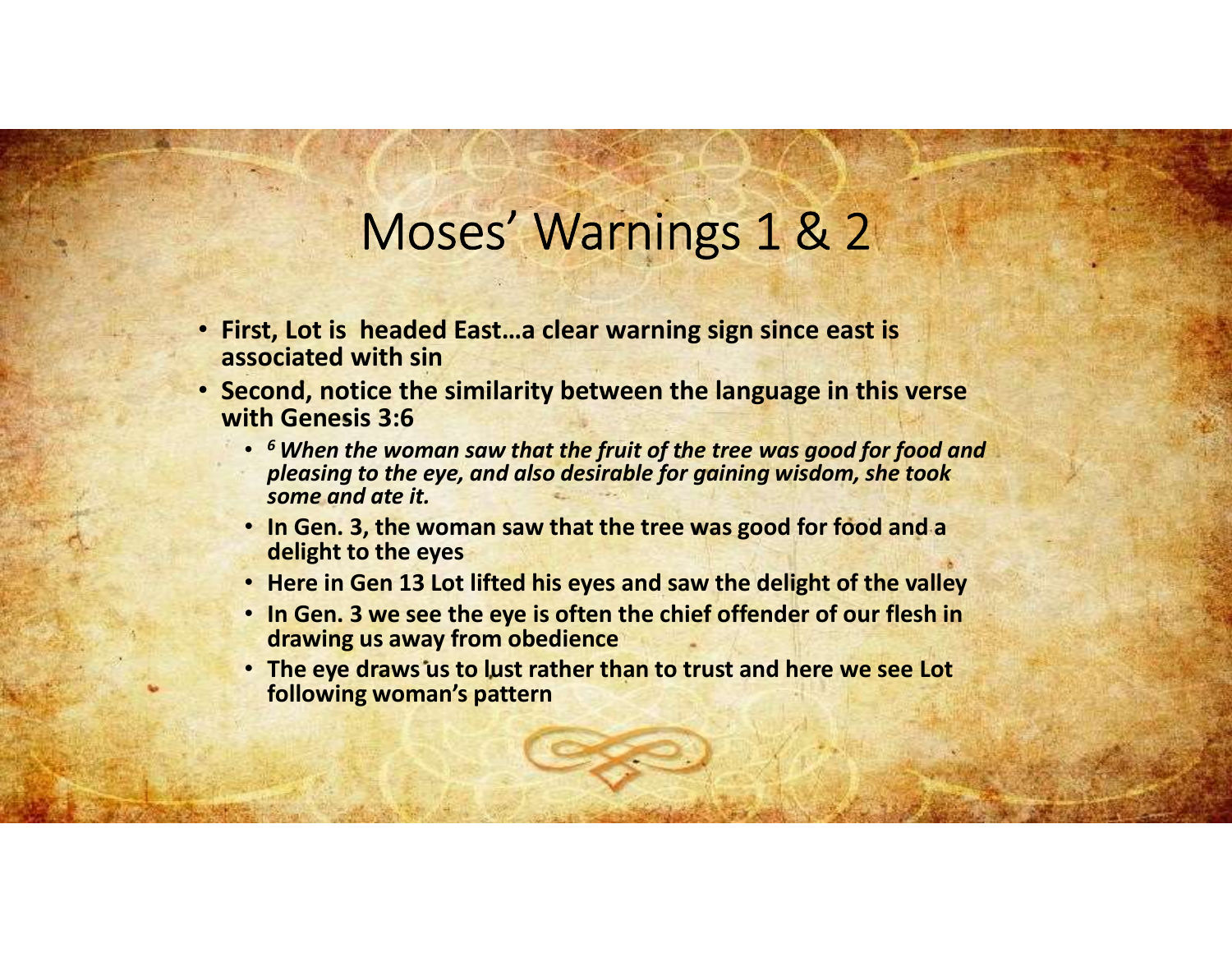# Moses' Warnings 3 & 4

- Third, Lot likes this valley because Moses writes that it reminds him of Egypt
	- Egypt is a picture in Scripture of the sinful, unbelieving world
	- The reference to Egypt shows Lot's state of heart, a man longing for the world he left in Egypt
	- Not a man intent on following God
- Fourth, Moses adds a parenthetical reference to Sodom and Gomorrah
	- The story of these evil cities has yet to be told in Genesis, of course, but they were infamous in Moses' day
	- Just as they are today, yet Lot is attracted to them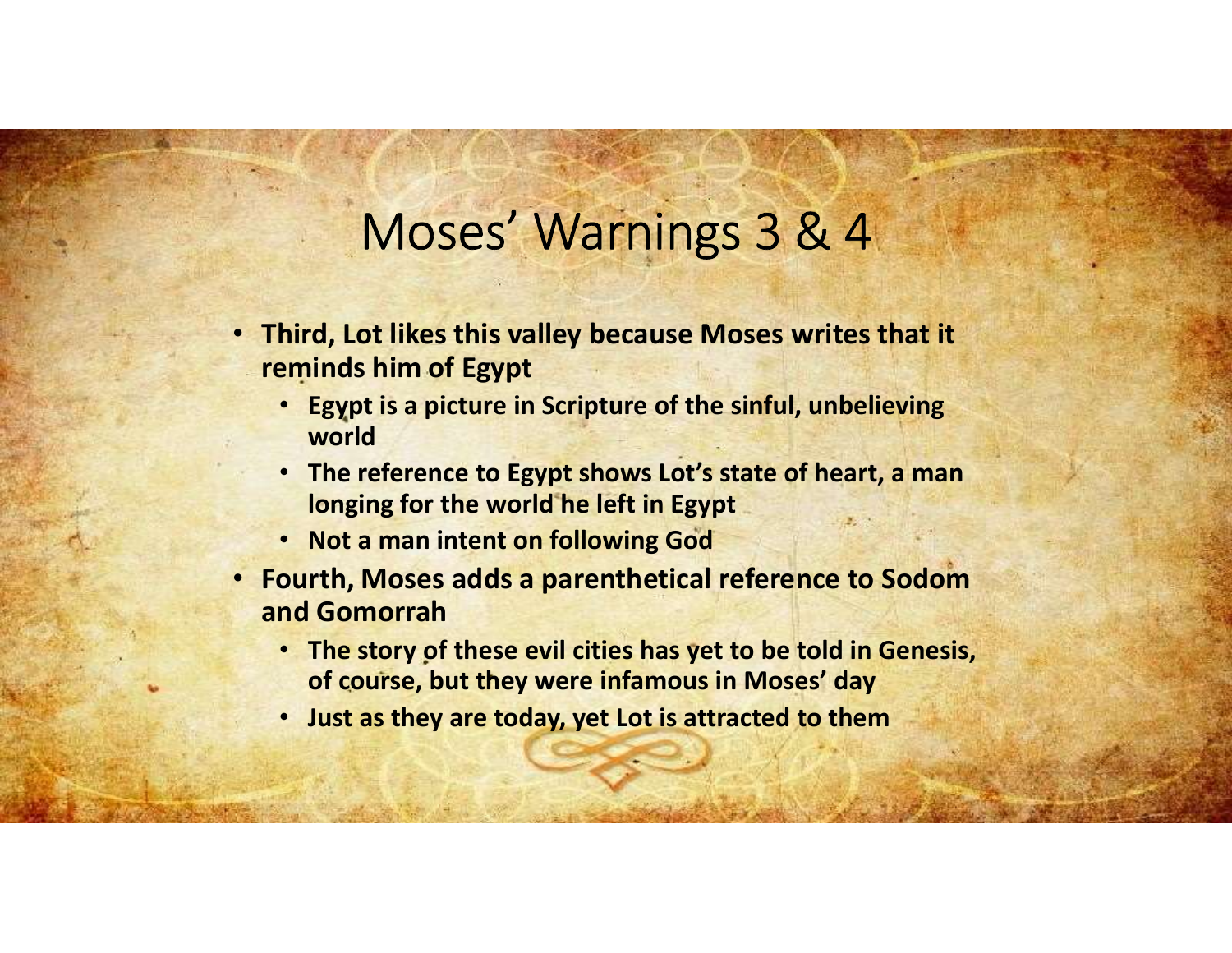# Abram vs. Lot<br>Abram vs. Lot<br>polar opposite of Abram

- 
- Lot is clearly a polar opposite of Abram<br>• Lot is clearly a polar opposite of Abram<br>• While Abram has returned to the land and rededicated<br>• Is it any wonder that God called Abram to separate himself • While Abram has returned to the land and rededicated himself to following God, Lot is running headlong into sin
	- Is it any wonder that God called Abram to separate himself from his family? • Abram vs. Lot<br>
	• Abram vs. Lot<br>
	• It is clearly a polar opposite of Abram<br>
	• It is the famine has returned to the land and rededicated<br>
	• Is it any wonder that God called Abram to separate himself<br>
	• And why God has brou
	- to separate?
	- Only now can we understand the good and wise decision God was making in producing a famine
	- Remember this when you face a trial and wonder how God could love us and bring calamity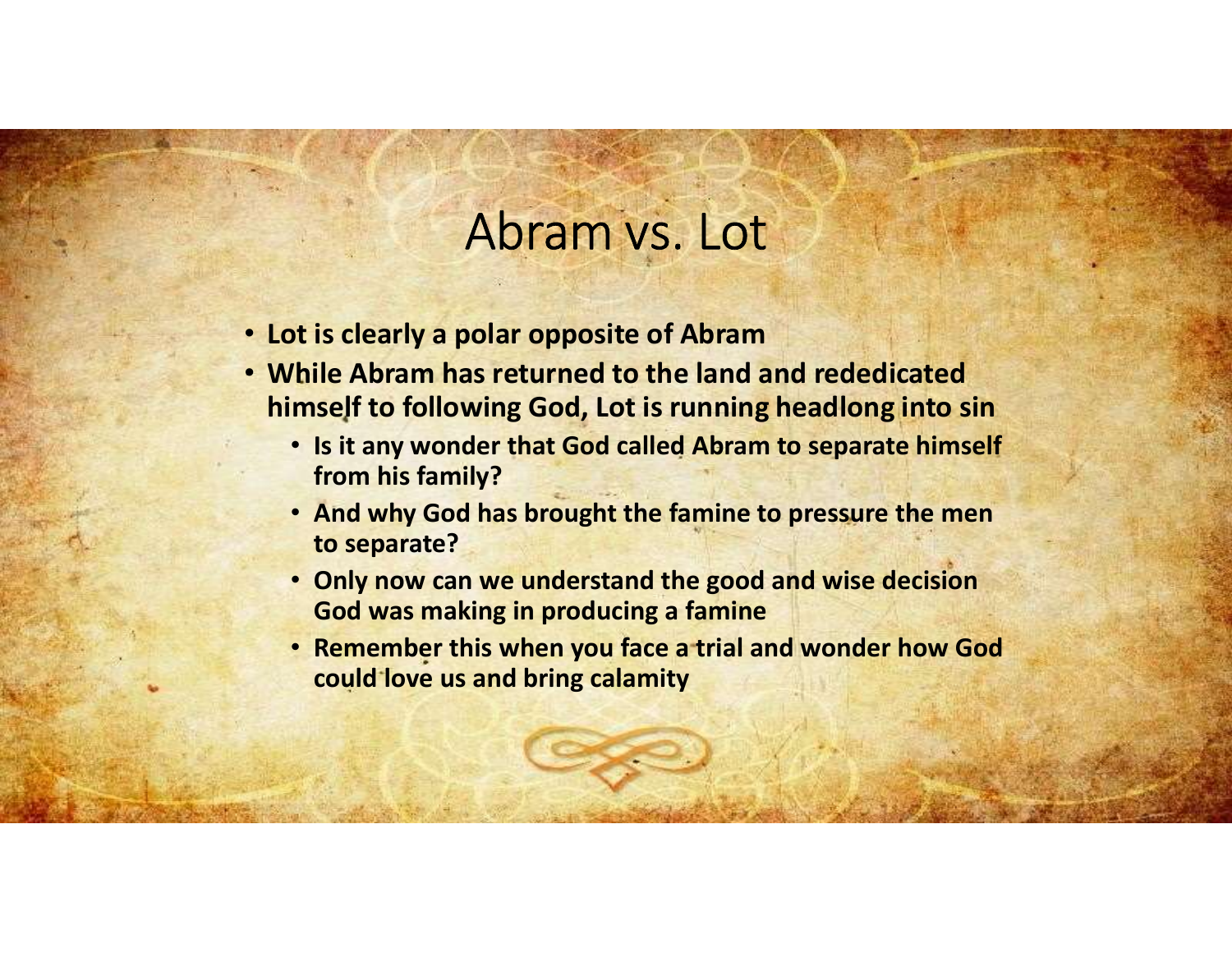# Moving On

- So Lot moves eastward and settles in his tent *outside*<br>• So Lot moves eastward and settles in his tent *outside*<br>• Now finally Abram is totally separated from his family the city of Sodom
- Now finally Abram is totally separated from his family
	- And only now in v14-17 does God begin to explain more to Abram about the promises he makes

• Moving to Gen 14, we see Lot causing more trouble for Abram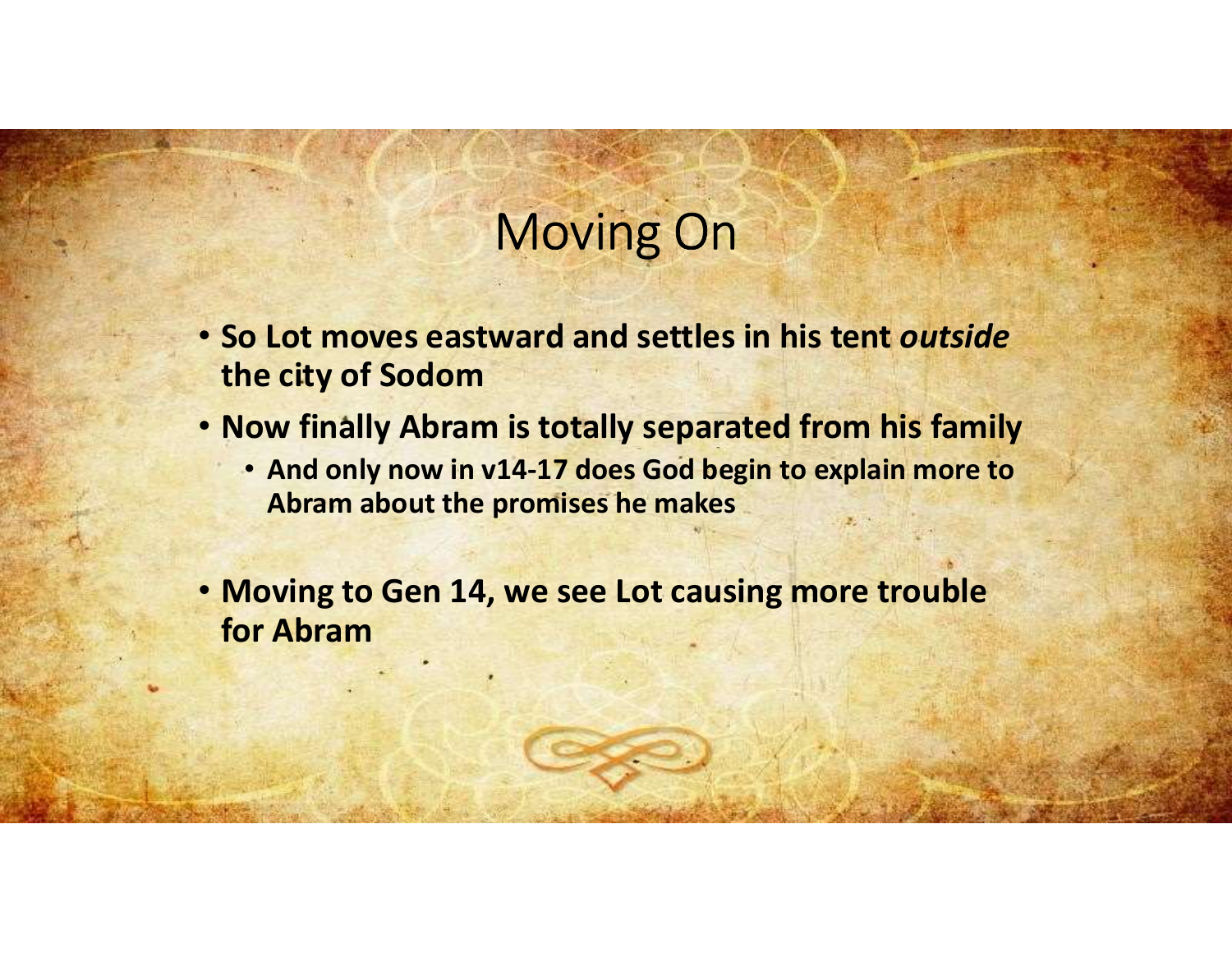## Genesis 14

8 Then the king of Sodom, the king of Gomorrah, the king of <sup>8</sup><br>
Admah, the king of Sodom, the king of Gomorrah, the king of<br>
Admah, the king of Zeboyim and the king of Bela (that is, Zoar)<br>
Admah, the king of Zeboyim and the king of Bela (that is, Zoar)<br>
Siddim<sup>9</sup> against Kedorlao marched out and drew up their battle lines in the Valley of<br>Siddim <sup>9</sup> against Kedorlaomer king of Elam, Tidal king of Goyim, Siddim 9 and the king of Sodom, the king of Gomorrah, the king of<br>
Admah, the king of Sodom, the king of Gomorrah, the king of<br>
Admah, the king of Zeboyim and the king of Bela (that is, Zoar)<br>
Siddim <sup>9</sup> against Kedorlaome Genesis 14<br>
<sup>8</sup> Then the king of Sodom, the king of Gomorrah, the king of<br>
Admah, the king of Zeboyim and the king of Bela (that is, Zoar)<br>
marched out and drew up their battle lines in the Valley of<br>
Siddim<sup>9</sup> against Ked against five. …

<sup>12</sup> They also carried off Abram's nephew Lot and his possessions, since he was living in Sodom.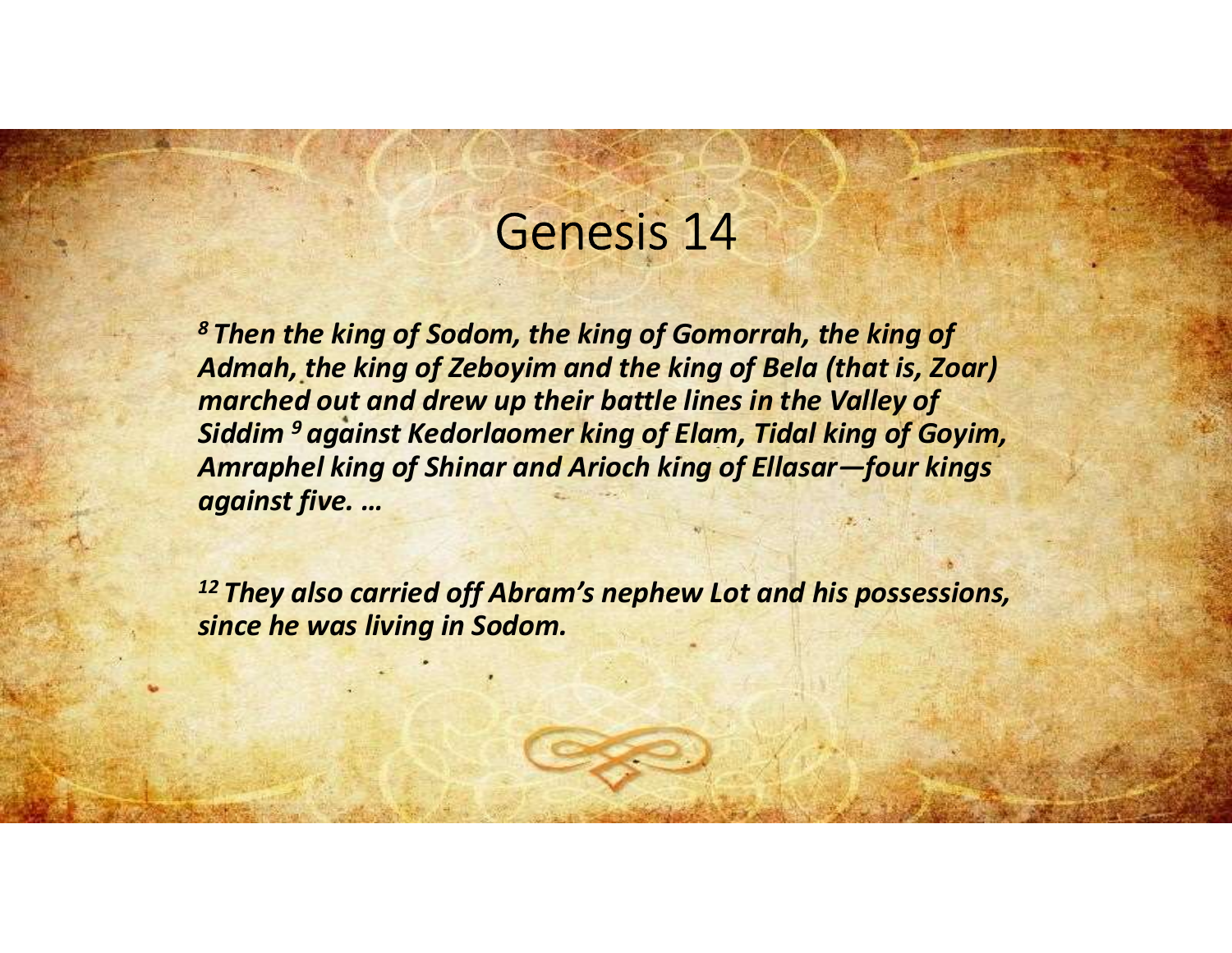# Lot's fall

- The conquering army did what all winning armies do in this situation
	- They rape, pillage and plunder
	- Their goal is to eliminate these city states and make a statement to remaining vassals not to repeat this mistake
	- They remove all the animals, food stores and subjects of the city
	- With the intent to take them back to Babylon
	- And one of those subjects was our man Lot
- Interestingly, we're told in v.12 that Lot is now living in the city of Sodom **Example 19 and from Lot** time we heard from Lot, he was still living in this window the varianing variable to the reach this misstere in the meaning variable of the city of the city of the city of Sodom (13:12) we was sti **Example 12 Example 12 Considering an and puncher** and puncher and puncher and puncher and make a statement to remaining vassals not to repeat this mistake a statement to remaining vassals not to repeat this mistake a
	-
	- city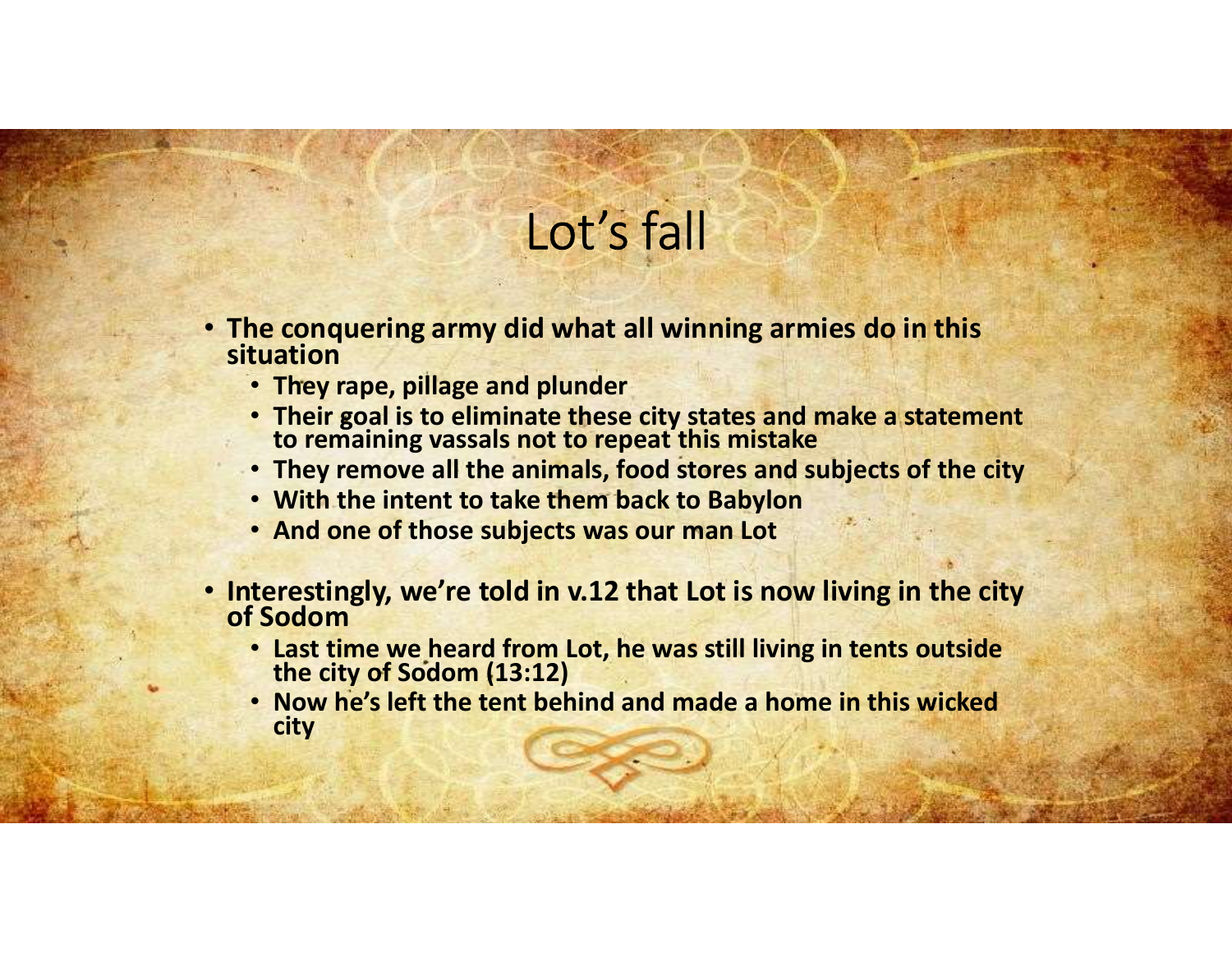#### Abram vs. Lot

- Lot and Abram form a powerful contrast in this story
- **Abram vs. Lot**<br> **Abram vs. Lot**<br> **of and Abram form a powerful contrast in this story**<br>
 Abram we know as the man of faith, a righteous man who lived by<br>
 He purposely remained outside cities, living in tents<br>
 Showing
	- He purposely remained outside cities, living in tents
	- Showing his faith in God's promises by forsaking any compromise with the world
	- Lot, his nephew, is a man scripture tells us who was also a man of faith, a man who knew the living God and was counted righteous by faith

#### 2Peter. 2

<sup>7</sup> and if he rescued Lot, a righteous man, who was distressed by the depraved conduct of the lawless <sup>8</sup> (for that righteous man, living among them day after day, was tormented in his righteous<br>soul by the lawless deeds he saw and heard)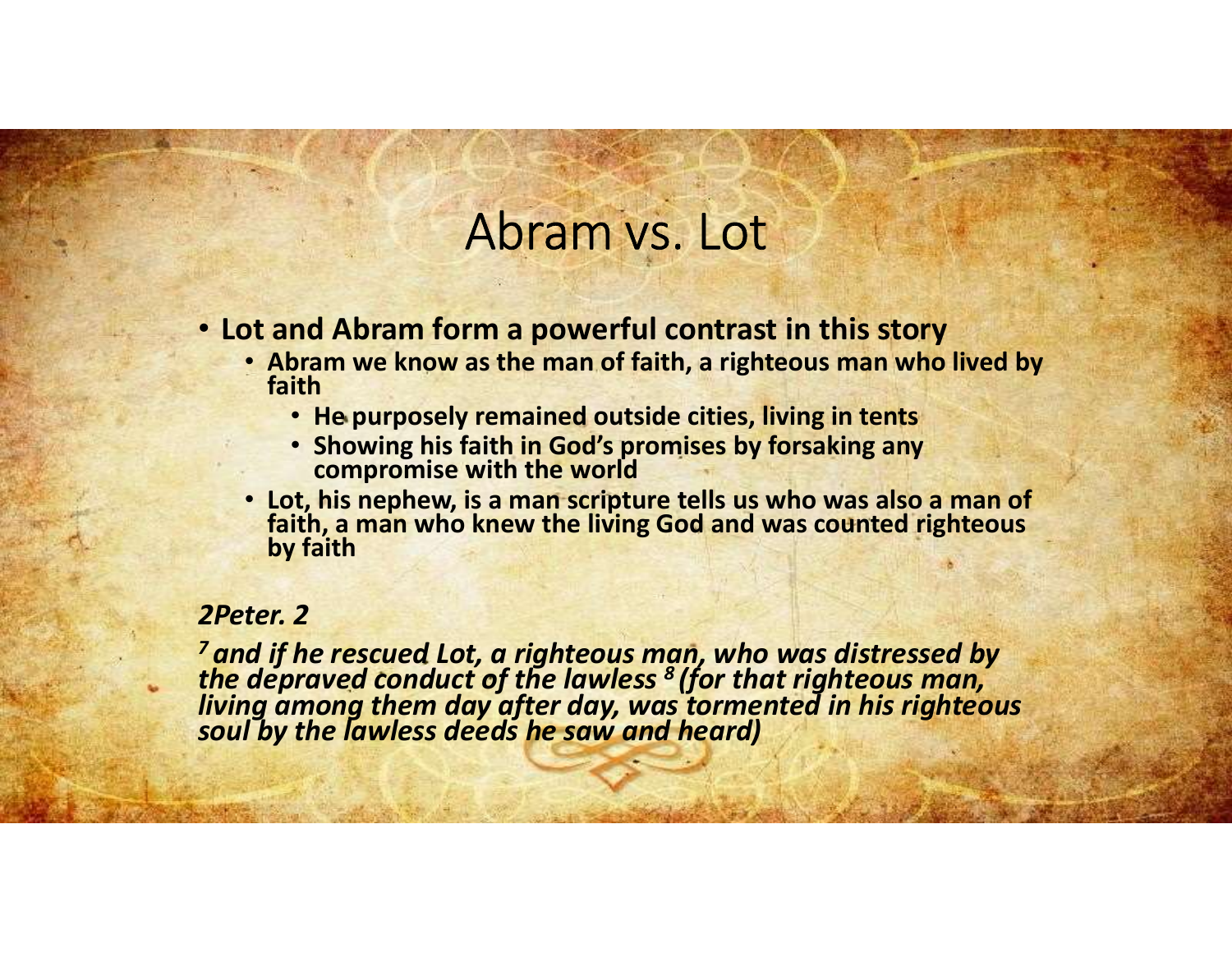# Lot's Chocies

- Lot made very different choices than did his uncle Abram
	- He decided to adopt a lifestyle that mirrored the world around him and the contract of the contract of the contract of the contract of the contract of the contract of the co
	- He is led by his eyes
	- He is attracted by what the world values
- And yet Scripture tells us that Lot was oppressed by what he saw in Sodom
	- The word oppress in Greek is kataponeo, which literally means worn down
	- Lot was worn down by his exposure to the world of Sodom
	- And as he was worn down, he made compromise after compromise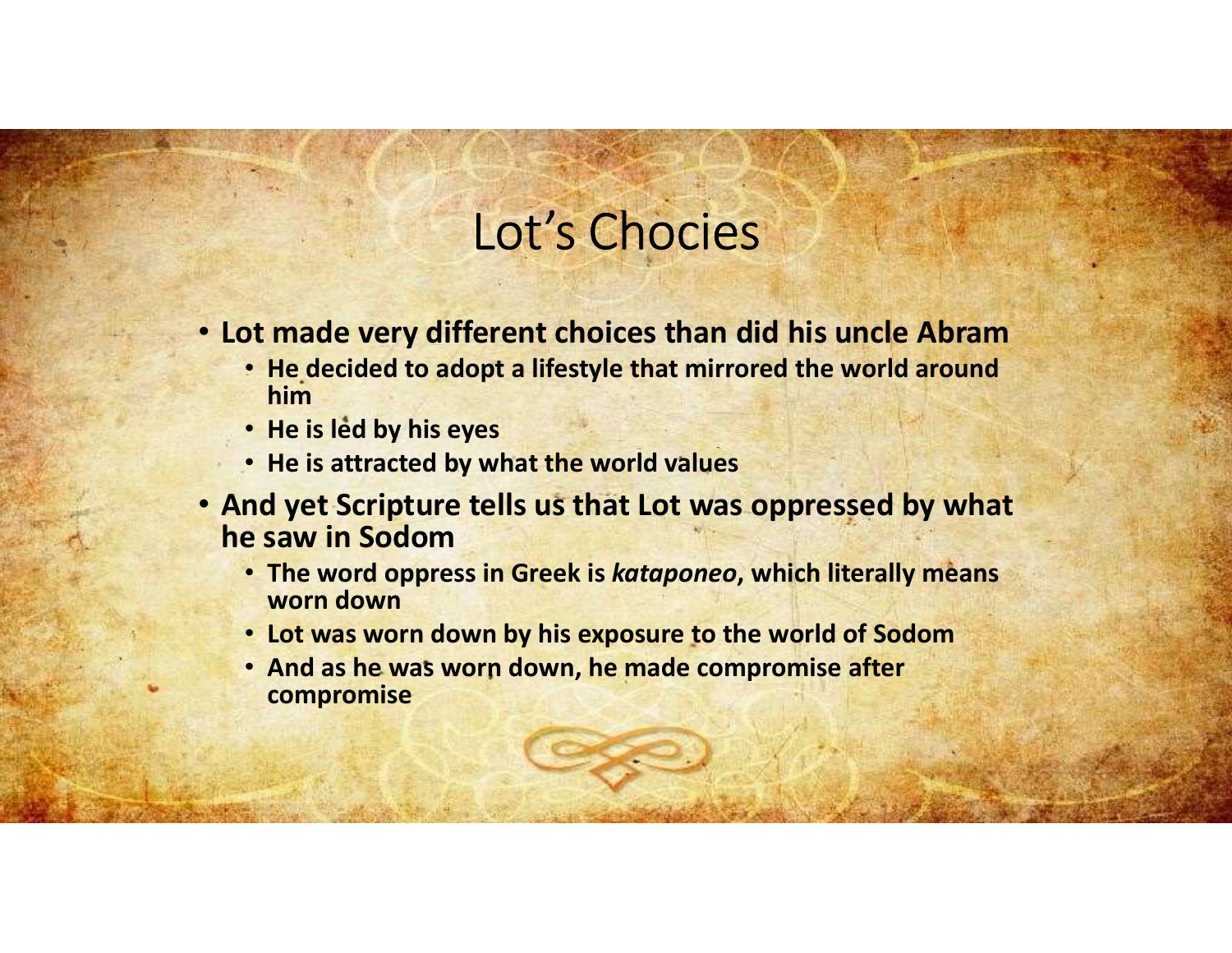#### Lot as a Picture

- Lot is a picture of a carnal, disobedient follower of the living God, particularly the Gentile follower of God
	- He is brought into the land because of a promise of God to Abram
		- And his entry is made possible because of the disobedience of God's chosen
		- In Lot's case, he entered the Promised Land because God's chosen Abram disobeyed the word
		- Yet God turned that disobedience into grace for Lot
	- As a picture, Lot represents Gentile believers who are able to share in the promises of Abram because of the disobedience of Israel in rejecting the Messiah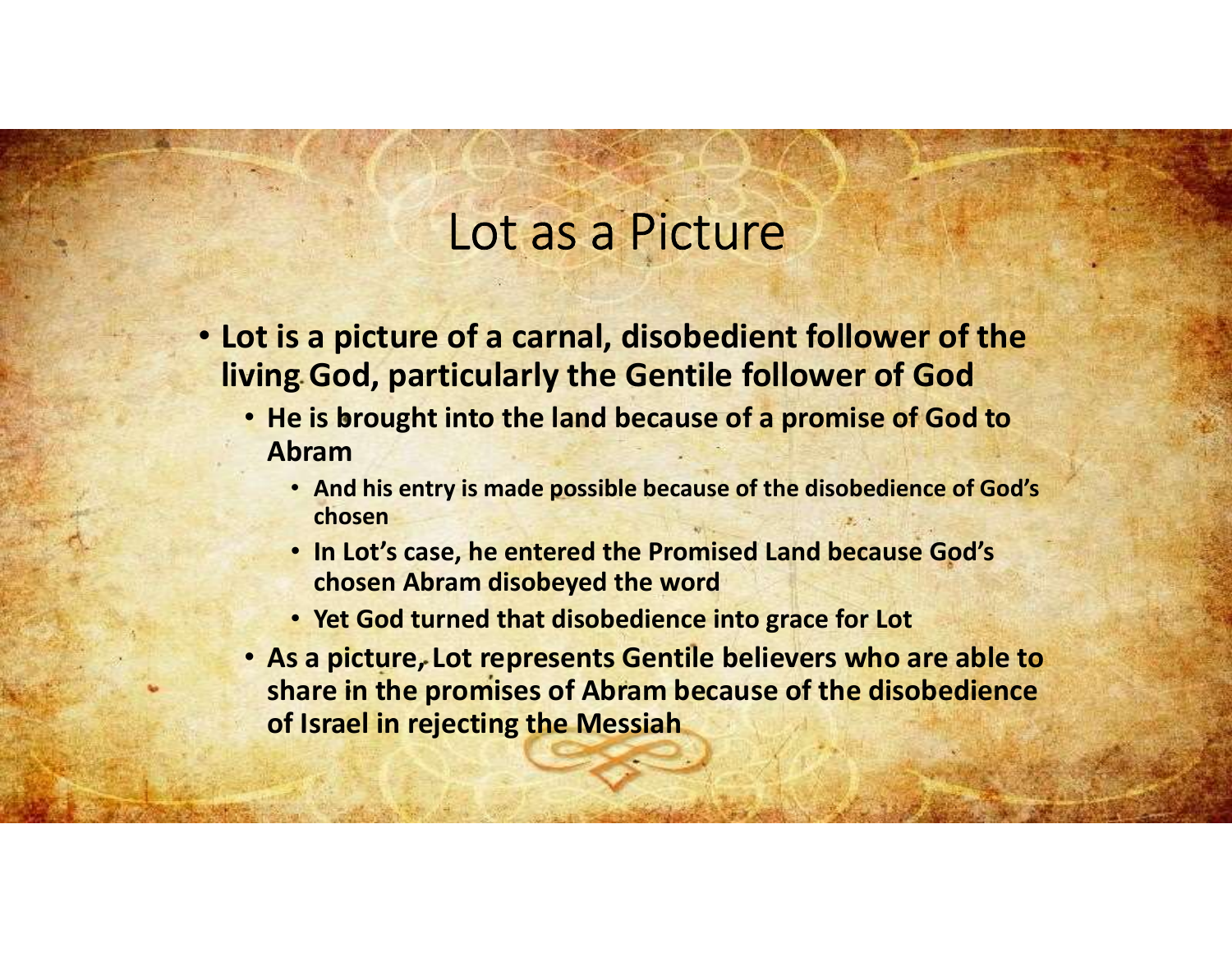#### **Consequences**

- Lot has been given grace to enter the land, but he is living in harmony with the world, rather than living apart from it
	- And he begins to picture the consequences when the people of God do not follow Him fully
- Suddenly, Lot finds himself in captivity headed east to Babylon
	- It's no coincidence that the attacking army is made up of forces from<br>Babylon
	- We see a wonderful picture of how the enemy is always attacking,<br>seeking to destroy and carry away God's people
- And Lot is going down with the ship, because he chose to align<br>himself with the people of Sodom rather than remain outside in his tent
	- In a future day God sends Babylon to remove a rebellious Israel from the land as punishment for their faithlessness
	- Lot serves as that picture for God's purposes in teaching us today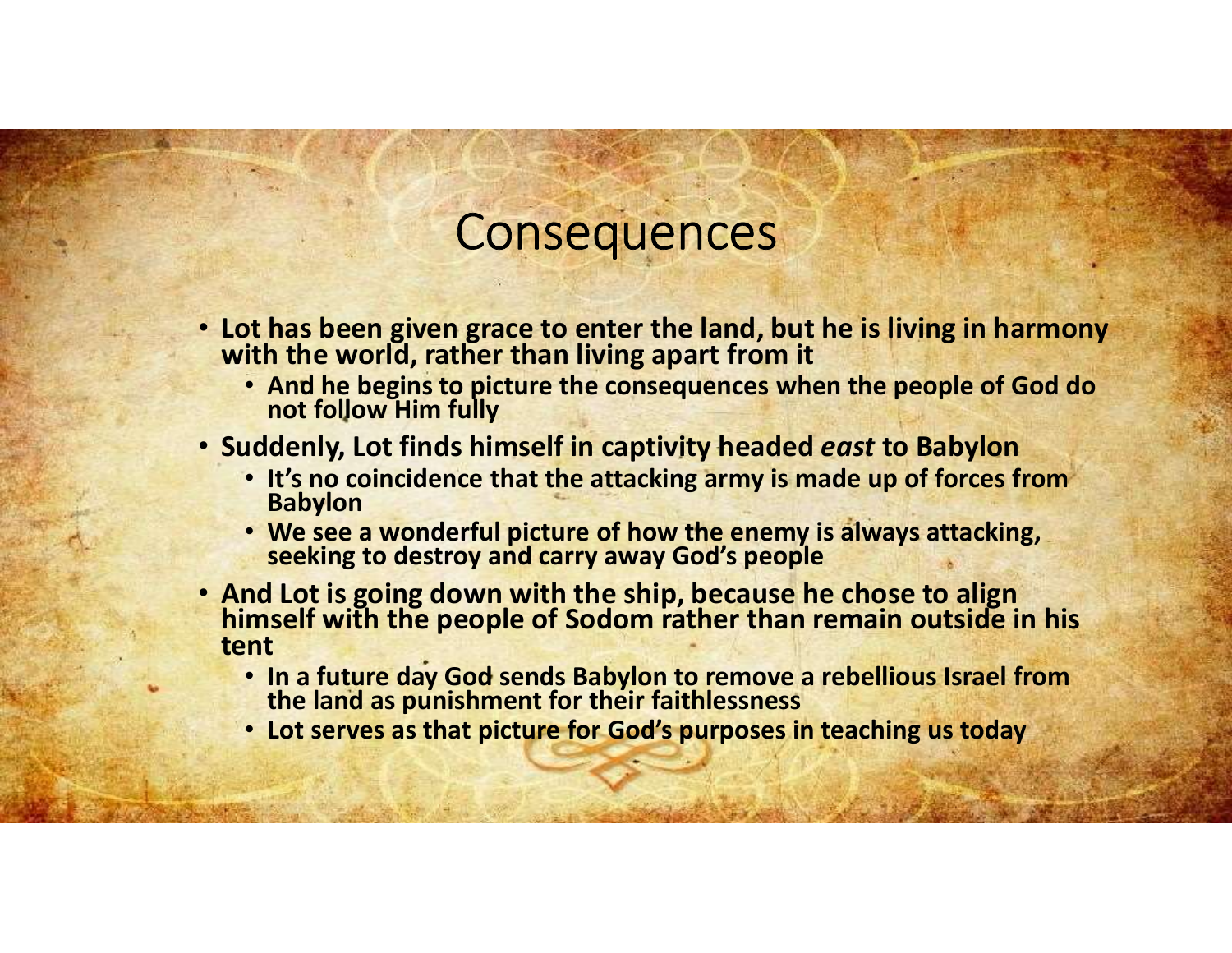- God Saves • Lot has allowed his eye to pull him away from serving God
	- And yet he couldn't walk so far that God left him
		- He's split between two worlds
			- The city of Sodom never accepted Lot as one of their own, because Lot refused to sin in the way that Sodom sinned
			- And yet Lot wasn't successful in walking with God and so he suffered the consequences that come upon the sinful world
- But God still saves!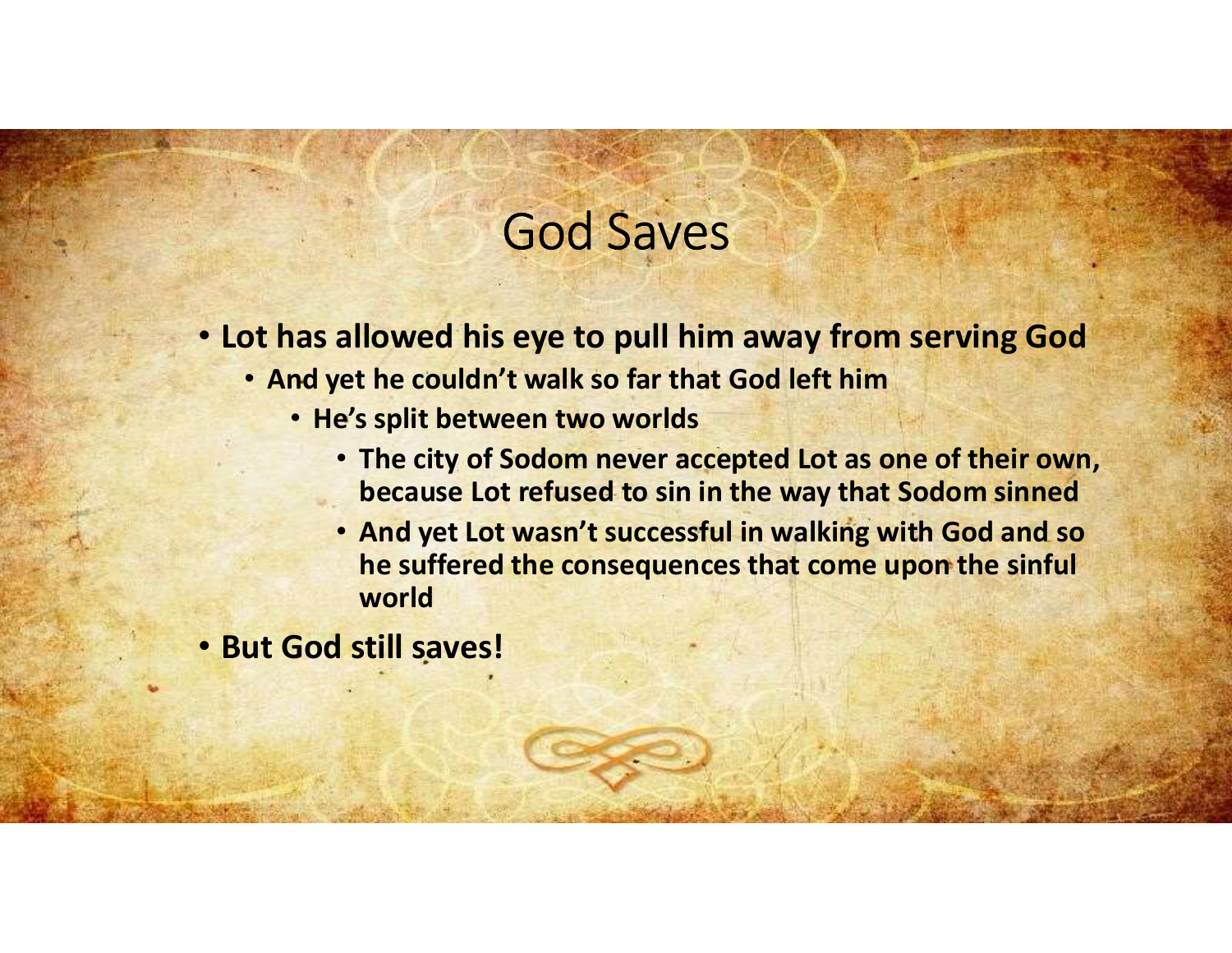# Abra-ha-m and the Miraculous Pursuit<br>
Abra-ha-m and the Miraculous Pursuit<br>
• Gen 14:14-16 tells the story of how Abram and his 318 men

- Gen 14:14-16 tells the story of how Abram and his 318 men defeat the 4 kings, returning all the people (including Lot) and plunder to Sodom • The angels go to Sodom. When Lot sees them he presses them to stay<br>• The angels go to Sodom. When a start of the angle is a state of the angle go to Sodom. When Lot sees them he presses them to stay<br>• The angels go to So
- Jumping to Gen 18, we hear the story of Sodom and Gomorrah
	- at his house.
	- The townsmen surround his house
	- Lot offers his 2 daughters to them
	- What was Lot thinking?
- Note: In Gen 17, God changes Abram's name, adding the breath sound of God's own name right in the middle of Abram's (Abraha-m)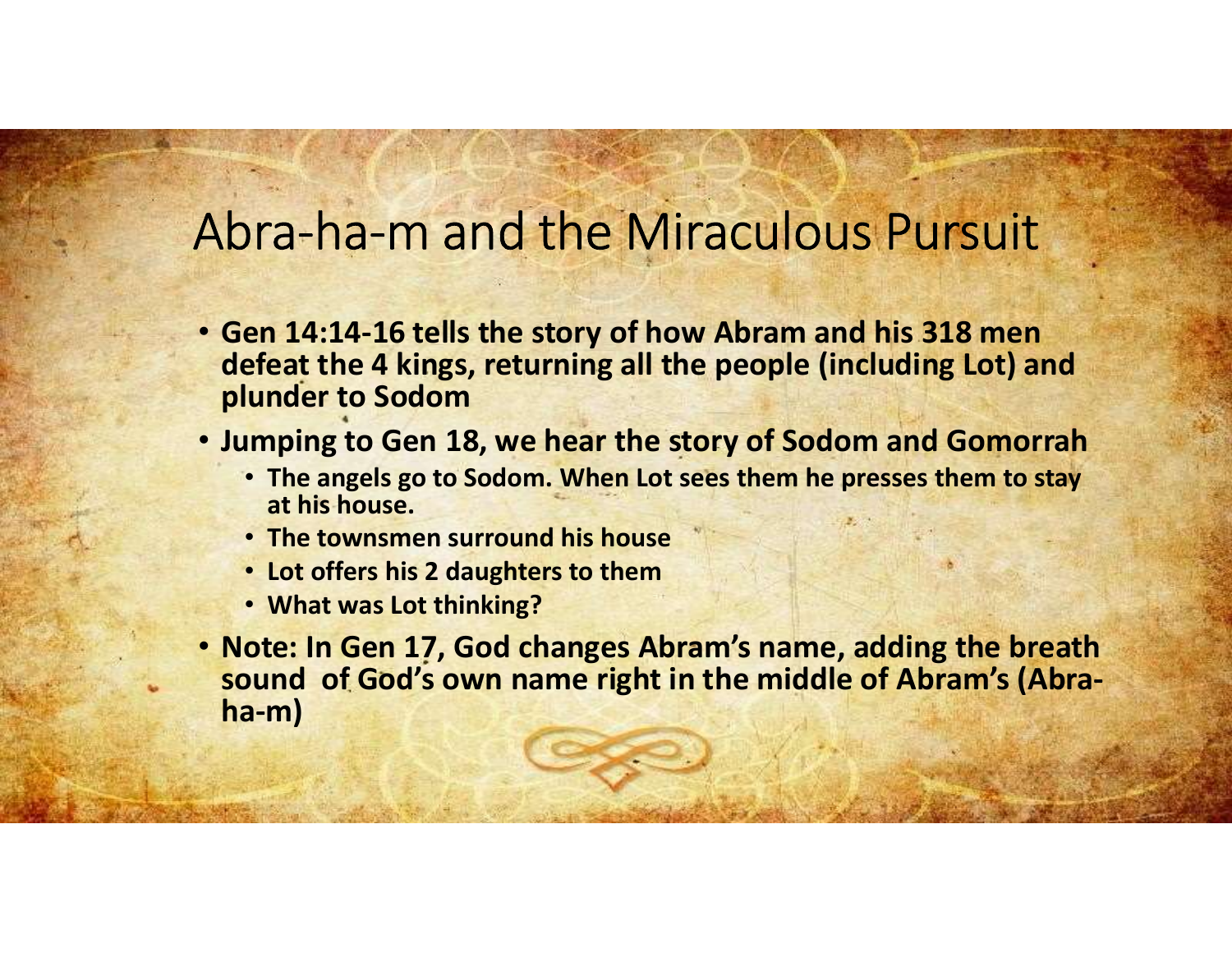# Life of Lot

- How did Lot arrive at this kind of life?
	-
- He entered into a bargain with the world<br>• He entered into a bargain with the world<br>• In return for allowing Lot to live among the Sodomites and enjoy<br>• Worldly successes and comforts, Lot traded his peace of mind a quie • If example and the Control of Lot to life?<br>• He entered into a bargain with the world<br>• In return for allowing Lot to live among the Sodomites and enjoy their<br>• worldly successes and comforts, Lot traded his peace of min worldly successes and comforts, Lot traded his peace of mind and the quiet life of a man of faith
- Lot's experience is certainly an extreme example, but it's an accurate representation of the challenges believers face when they marry themselves to the world
	- And to be specific, Lot made choice after choice to live like the unbeliever rather than to live in ways that typified God's people
	- He adopted their lifestyle, he placed himself in harm's way
	- And all the while Abraham made opposite choices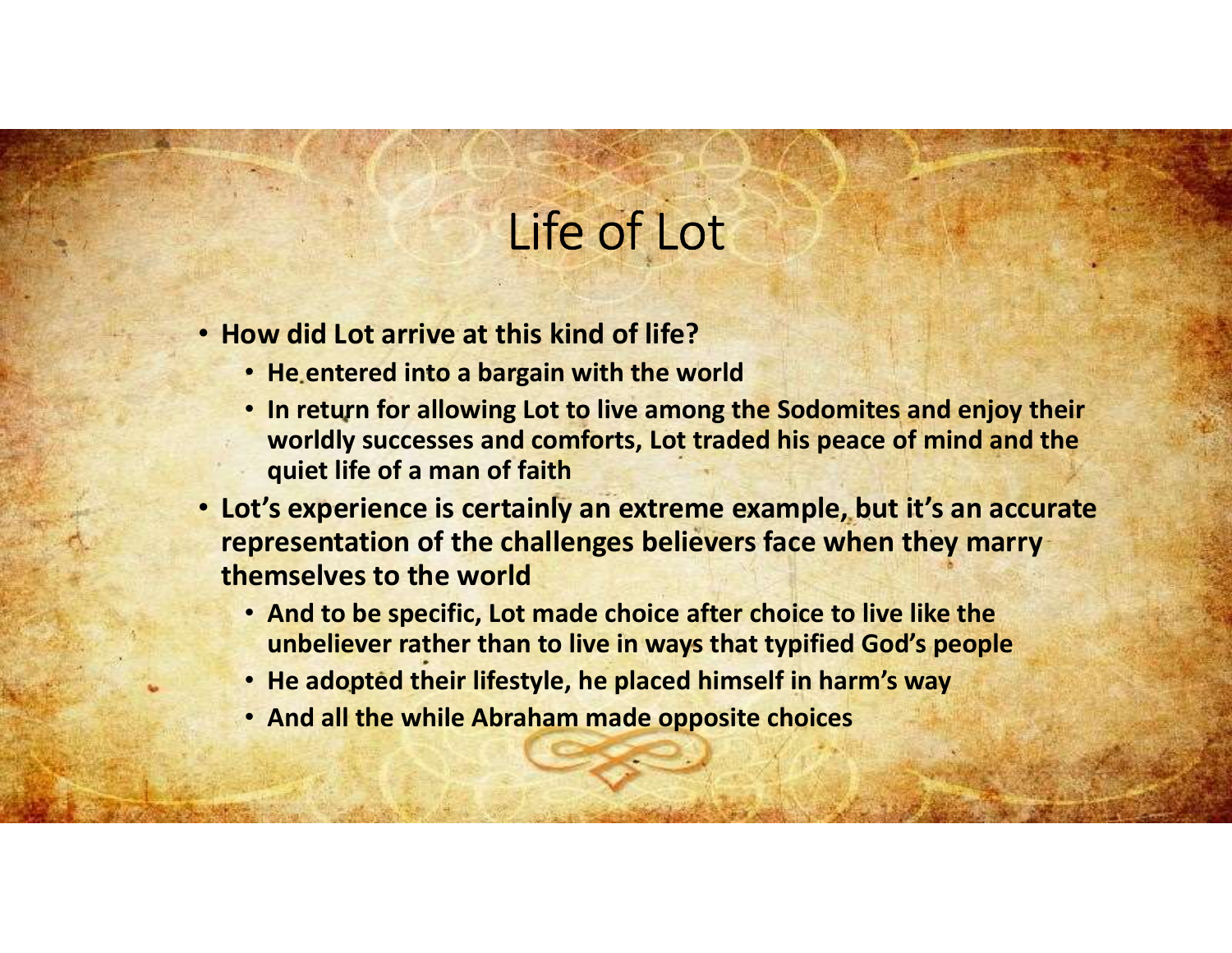### Abraham vs. Lot

- Coming to a story like Lot and seeing the contrast between Lot and Abraham compels us to consider our own life choices **Example 19 Apple 19 Apple 19 Apple 19 Apple 19 Apple 19 Apple 19 Apple 19 Apple 19 Apple 19 Apple 19 Apple 19 Apple 19 Apple 19 Apple 19 Apple 19 Apple 19 Apple 19 Apple 19 Apple 19 Apple 19 Apple 19 Apple 19 Apple 19 App Example 18 a story like Lot and seeing the contrast between Lot and<br>
braham compels us to consider our own life choices<br>
• Every day we face choice after choice to either conform to God's word<br>
• or conform to the world<br>** 
	- Every day we face choice after choice to either conform to God's word or conform to the world
	- Some occasions we choose for one and other times we choose for the other
	- hectic, more stressful, more challenging?
- Yet we know following God can bring its own challenges and trials
	- Obedience isn't a guarantee of an easy life
	-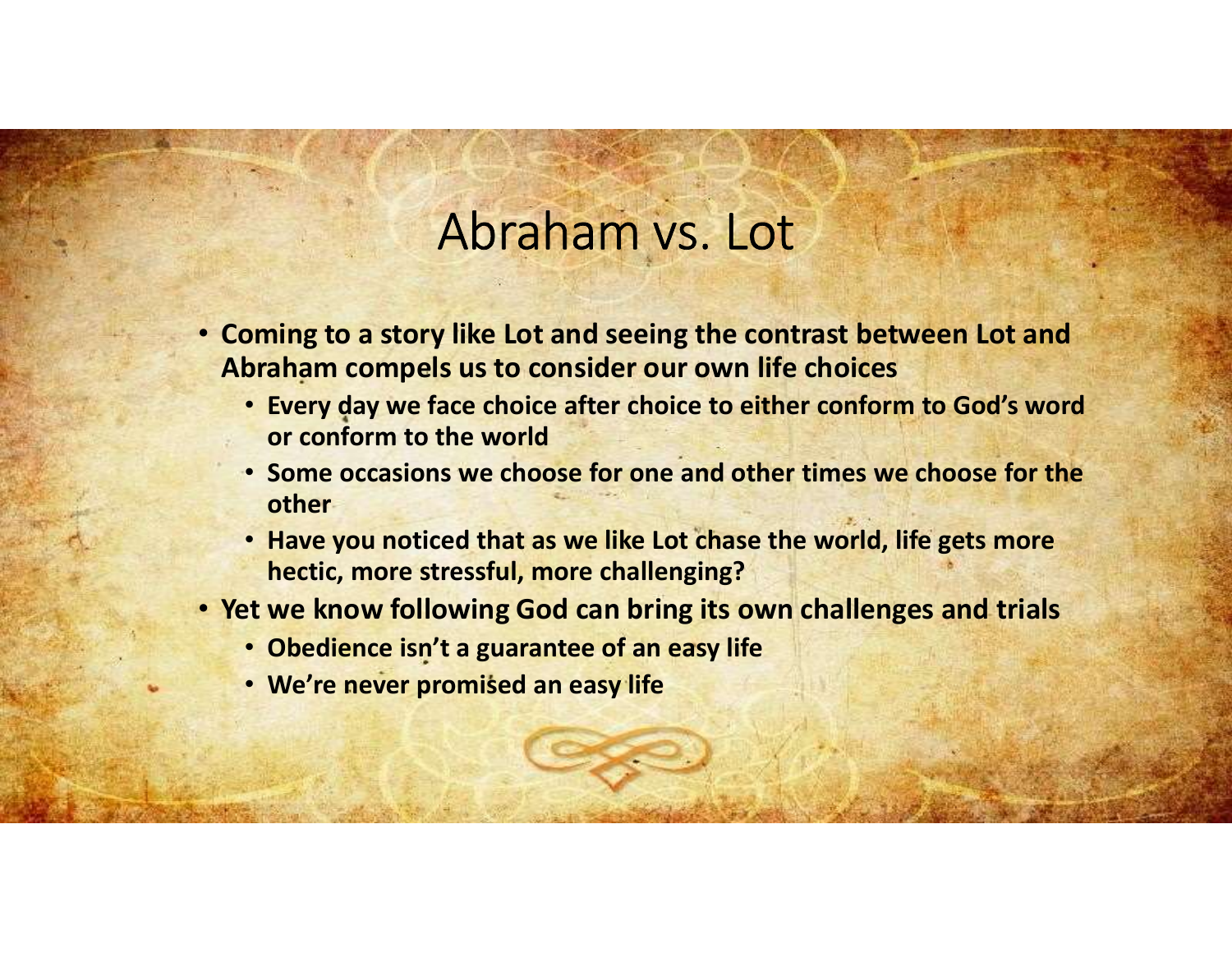# Lot won't Leave Sodom

- At dawn, the angels tell Lot it's time to leave since the city is about to be destroyed.
- Lot hesitates. He has been tempted by the world and he wants to stay
- Take note of what the Lord is ready to do to save Lot (and us)
- The angels see that Lot will not save himself, so they are forced to take action
	- They take each of Lot's family by the hand and bring them outside the city
	- The angels save Lot from the city, removing him from the temptation that held him in place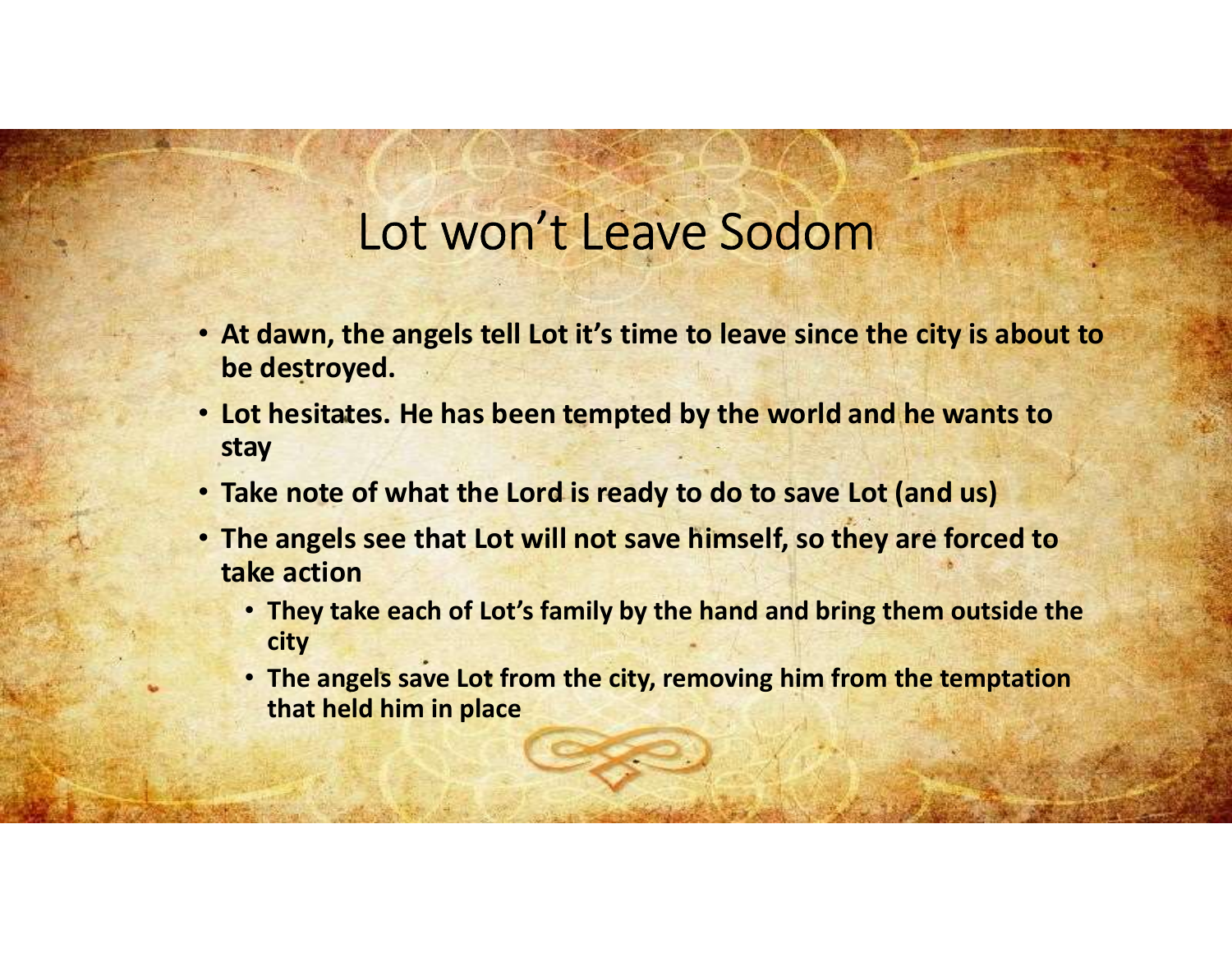### Lot won't Leave the Life of Sodom

- The angels have saved Lot from temptation but not from destruction
- They tell him to flee to the mountains since the entire valley lies in harm's way **Ot WON't Leave the Life of Sodom**<br>
The angels have saved Lot from temptation but not from<br>
They tell him to flee to the mountains since the entire valley lies<br>
in harm's way<br>
• They are not going to destroy the entire val
	- They are not going to destroy the entire valley, just Sodom and Gommorrah
	- What is harm's way?
- From where Lot stands, he could go west to mountains in Negev
	- A change in lifestyle
	- Leaving the sinful world and all its influences
	- Trading the physical pleasures and comforts for eternal life
- Lot asks for something else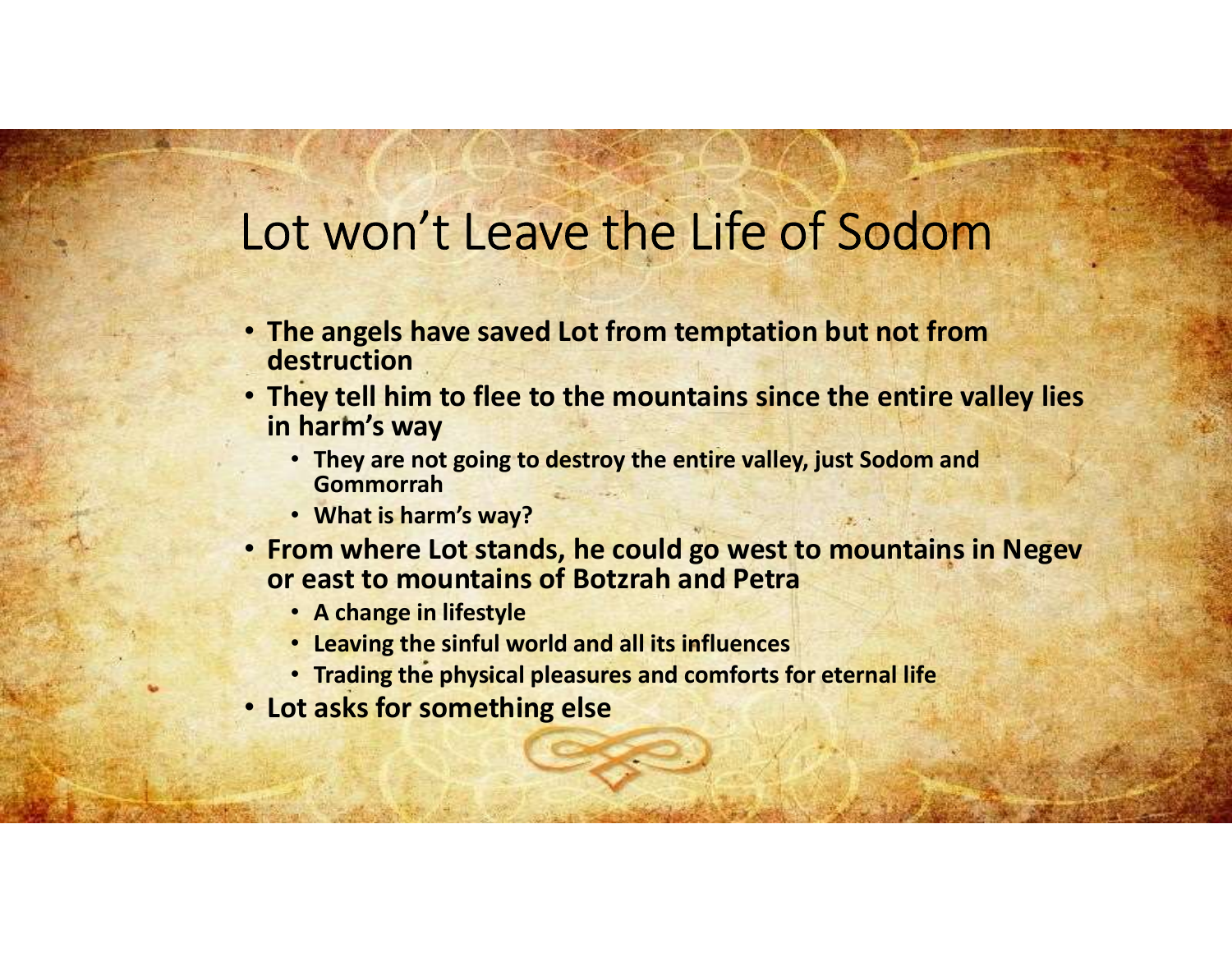# Lot Pursues His Old Life

- Lot suggests he could exist comfortably in Zoar, a nearby town in the same valley **Example 18 Concerned Solution School School School School School School School School School School School School School School School School School School School School School School School School School School School Sc** 
	- Gomorrah, but it could have been
	- Lot is asking to remain attached to the same worldly influences that caused him his life's troubles
	- He is a carnal believer unwilling to separate from the world
- What does the Lord do with a child like this?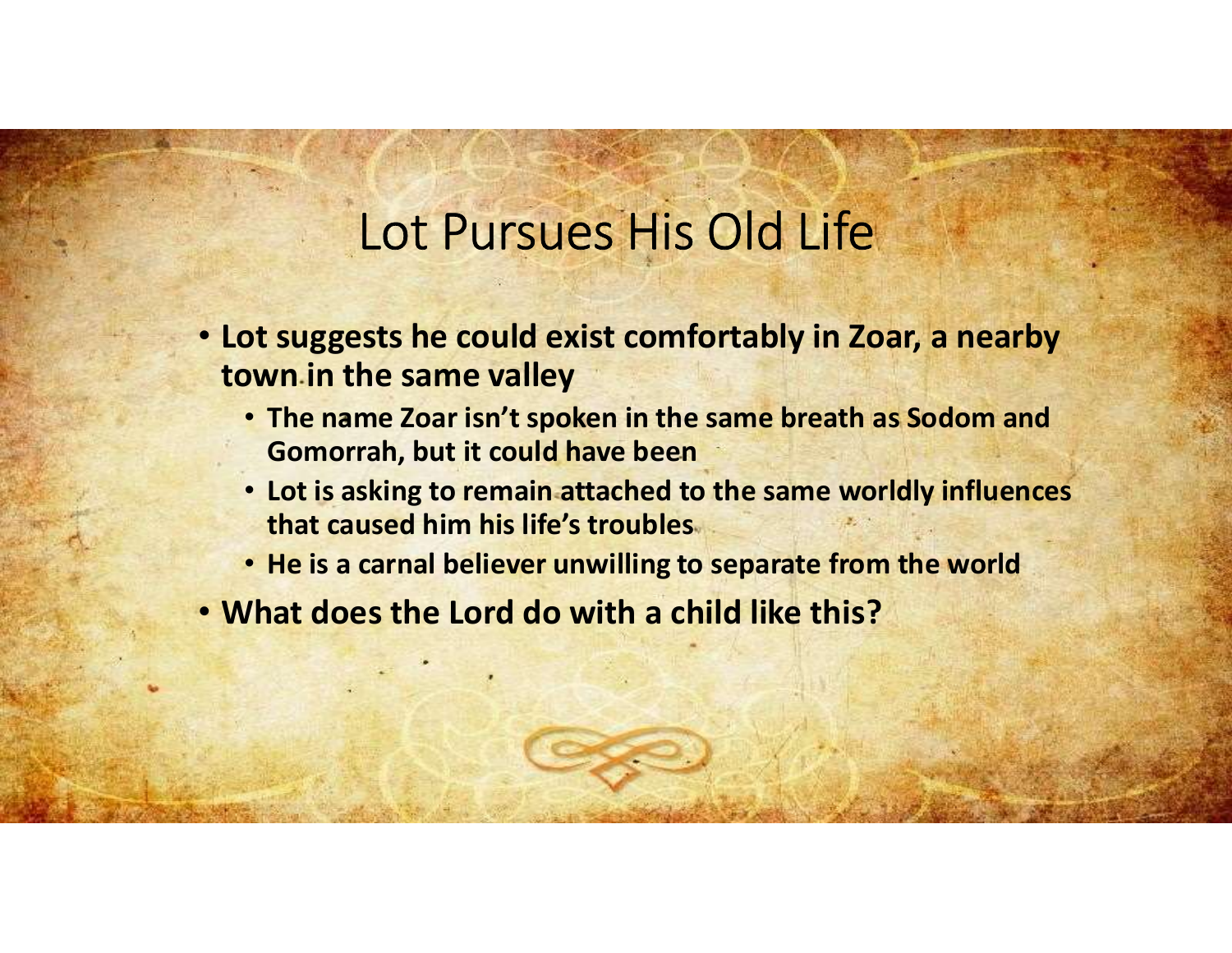- Lot is an Example<br>
could reject Lot's request, forcing Lot to do the right • Obviously, God could reject Lot's request, forcing Lot to do the right thing **Example**<br> **Example**<br> **Example**<br> **Example**<br> **Example**<br> **Example**<br> **Example**<br> **Example**<br> **Example**<br> **Example**<br> **Example**<br> **Example**<br> **Example Example By to to move to the mountains<br>
<b>Examplem in Lot's heart**<br> **Examplem in L** • Obviously, God could reject Lot's request, forcing Lot to do the right<br>thing<br>
• The angels could drag him again into the mountains<br>
• But forcing Lot to move to the mountains doesn't solve the real<br>
• Iot's heart is set
	- The angels could drag him again into the mountains
	- But forcing Lot to move to the mountains doesn't solve the real problem in Lot's heart
	- Lot's heart is set against the will of God
	-
	- And God intends to make Lot's life a witness to God's glory one way or another
- negative example
	- He will grant Lot what he wishes to teach a lesson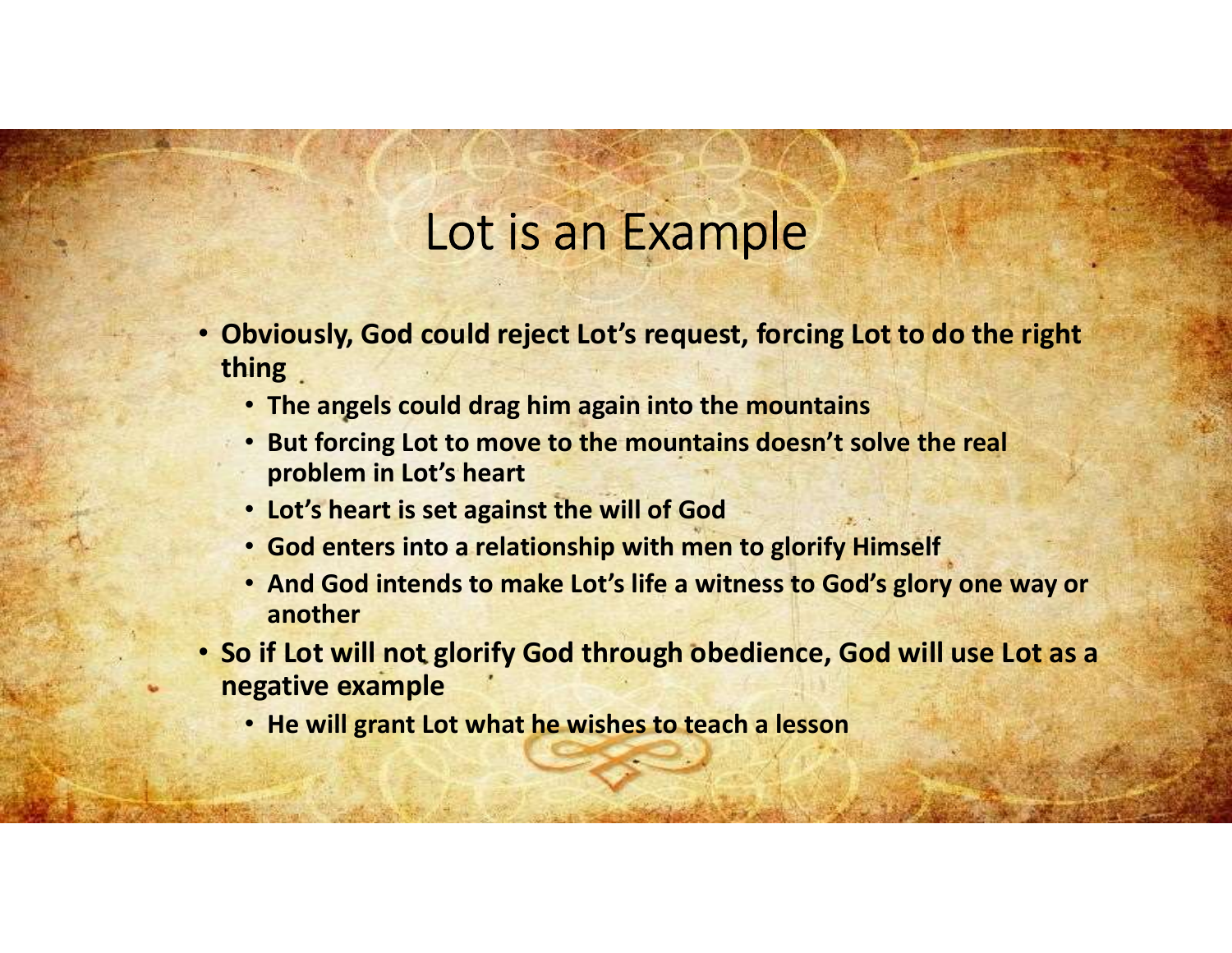#### Lot's Choices, God's response

- Genesis shows us a great deal about the man Lot
	- We came to see him as a man of faith worn down by his association with the sinful world
	- As a man living a life of compromise and suffering great loss as a result, both in this world and in the next
- We witness God dealing with Lot as a Father deals with His children
	- He brought discipline and allowed the consequences of Lot's sin to rest upon him and his family
	- But nevertheless, God showed mercy to Lot in keeping with His character and His promise to Abraham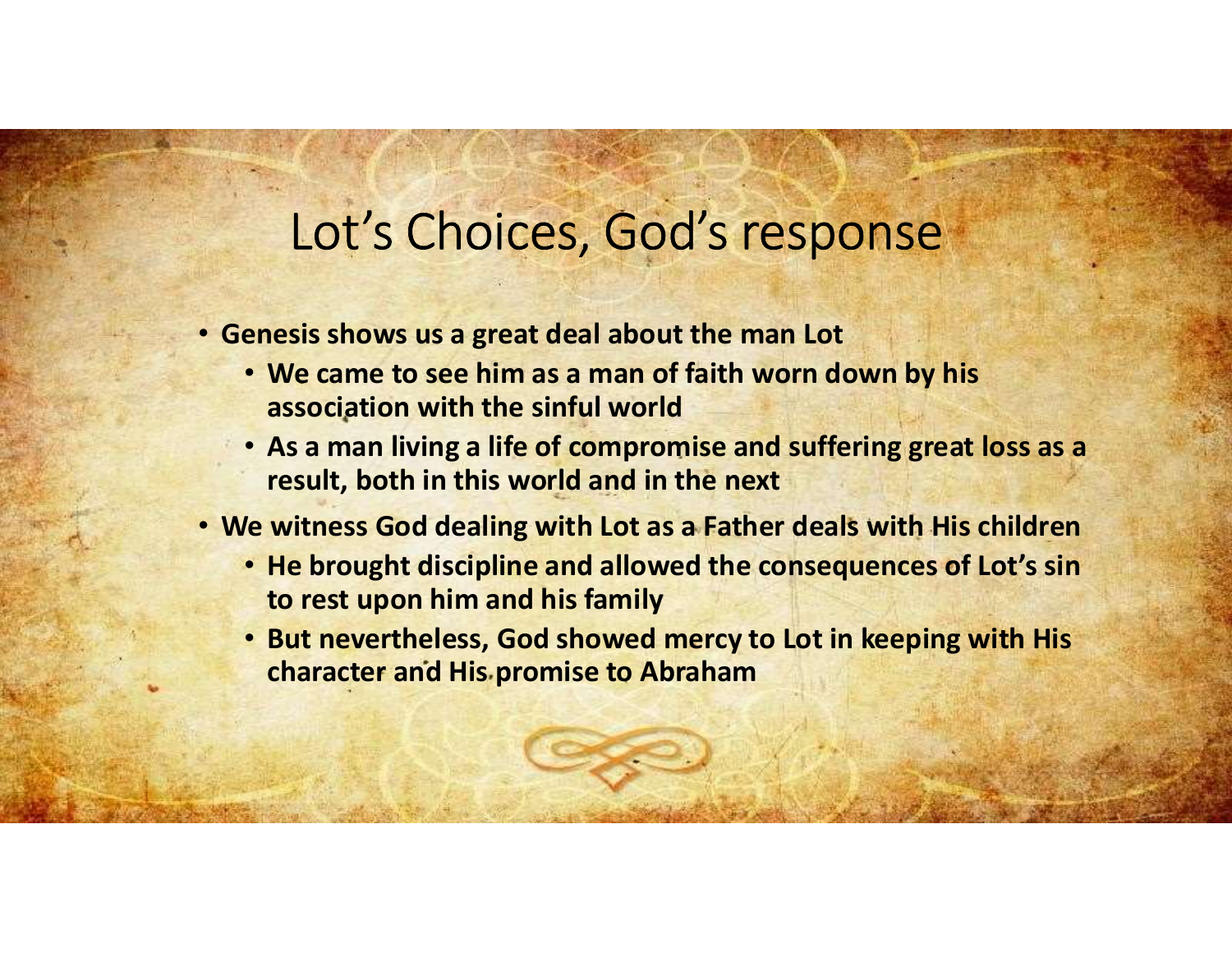# Lot's Sad Ending

• Now we hear the sad ending of Lot in Gen 19 Lot's Sad Ending<br>30 Lot and his two daughters left Zoar and settled in the mountains, for<br><sup>30</sup> Lot and his two daughters left Zoar and settled in the mountains, for<br>he was afraid to stay in Zoar. He and his two daughters l he was afraid to stay in Zoar. He and his two daughters lived in a cave. **Example 19 Example 10**<br> **Lot's Sad Ending**<br> **Polonomy we hear the sad ending of Lot in Gen 19**<br> **Polonomy of the valley to estape in the mountains, for the was afraid to stay in Zoar. He and his two daughters lived in a c** • So when the one surviving family from the other presence the same was afraid to stay in Zoar. He and his two daughters lived in a cave.<br>• Zoar was afraid to stay in Zoar. He and his two daughters lived in a cave.<br>• Zoar

- 
- Zoar, how do you think the city population responded to them?
- Undoubtedly, they reacted quite negatively to their presence
- They probably assumed they were cursed and feared the same judgment might follow them to Zoar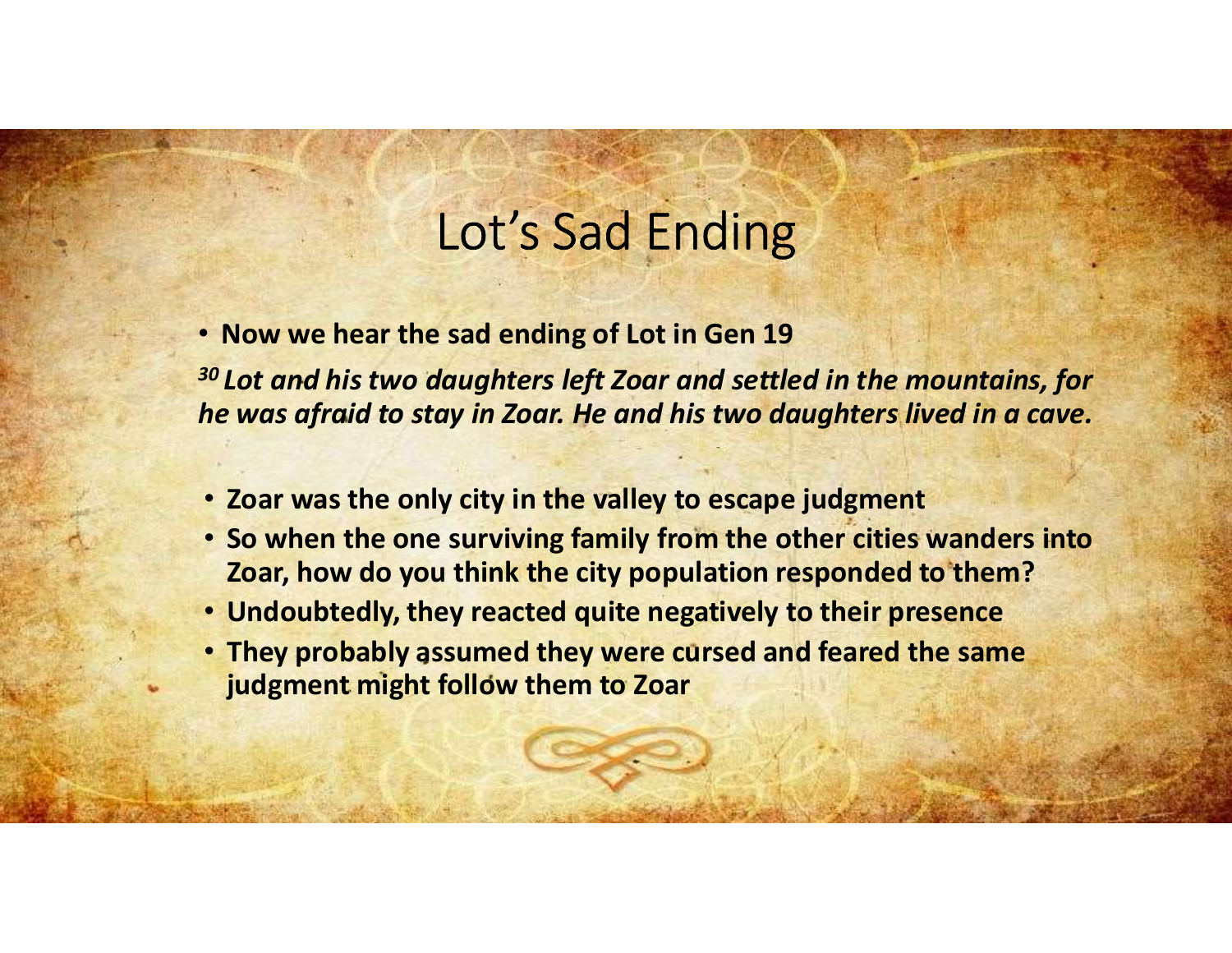### Lot's Ironic End

- The angels had told Lot he should escape to the mountains, but Lot wasn't practiced at listening to the voice of the Lord • The angels had told Lot he should escape to the mountains, but Lot<br>• The angels had told Lot he should escape to the mountains, but Lot<br>• And so he found his way to the mountains the hard way<br>• There is a certain irony t
- 
- There is a certain irony to Lot's situation
- He rejected the nomadic life of his uncle Abraham because he preferred the lush, easy life of a city
- But now that his sinful choices have caught up with him, he is living in caves, an even worse existence than when he enjoyed the wealth of a nomad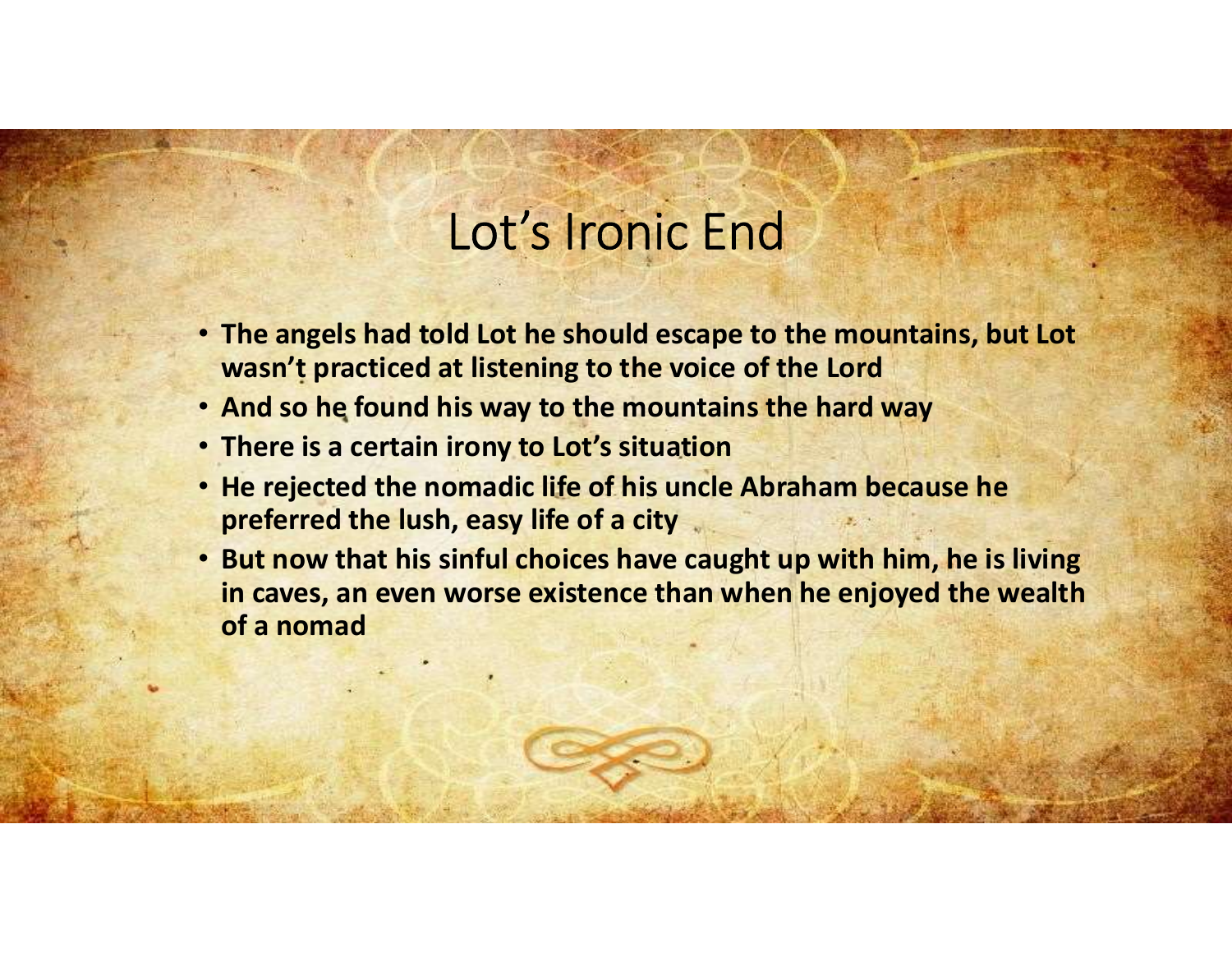#### A Lot to Consider

- There's a lot more that can be learned from this story about unchanging hearts and yielding to the world
- Last week we spoke about finishing strong
- Lot clearly didn't finish strong
- Still, he was a man saved by faith
- But it feels like he wasted opportunities because of his attraction to the world • There's a lot more that can be learned from this story<br>about unchanging hearts and yielding to the world<br>• Last week we spoke about finishing strong<br>• Lot clearly didn't finish strong<br>• Still, he was a man saved by faith
-